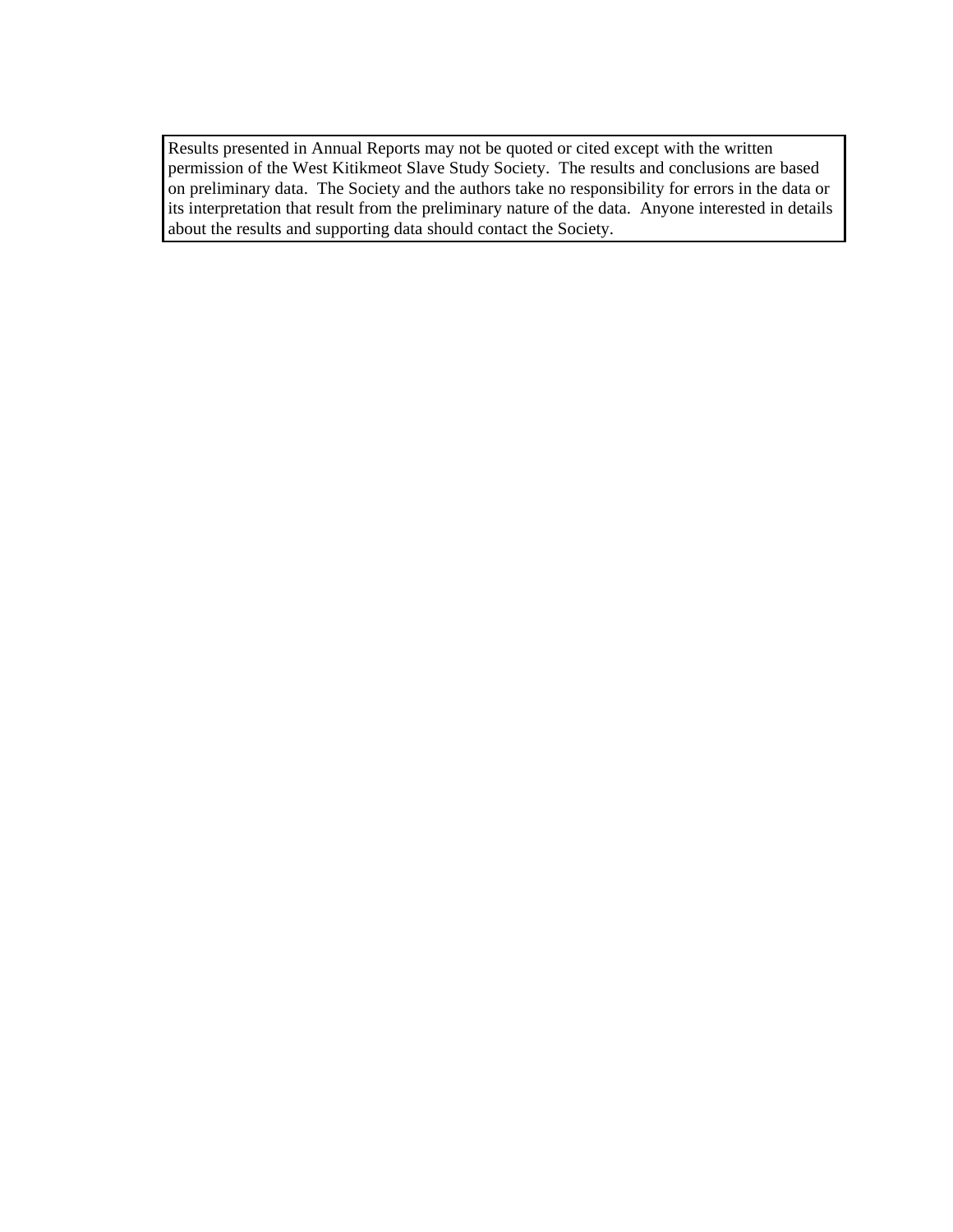# **REPORT TO THE WEST KITIKMEOT/SLAVE STUDY SOCIETY Investigation of Aquatic Impacts of On-Ice Exploratory Diamond Drilling Preliminary Data Report**

Anne Wilson - Aug. 24, 1997

#### **SUMMARY**

This study involves the identification and evaluation of the impacts to lake ecosystems which may occur when the effluent from diamond drilling (i.e. the drill return water containing rock flour and possibly additives) is released to the lake bottom in limited quantities and at specified depths. To measure the impacts, samples were collected from the areas of drilling operations at Baton Lake and Great Slave Lake, including sediment, benthic invertebrates, and water. Water quality readings were also taken.

Work done under this funding was the first year of a multi-year study. Until followup work is done next year, conclusions can't be drawn on the effects on benthic organisms, but good visual data was collected on the deposition of materials, and from the water quality data the length of time that the effluent affected water clarity could be assessed. Sediment chemistry was tested, and benthic populations were collected for counting and identification, providing good baseline information.

### Baton Lake:

Return water from a drill rig was discharged to an area of the lake that was up to 15 metres deep. Thirteen sample locations were marked off, going out from the point of discharge at set distances. Water quality readings and sediment samples were taken before the discharge, and again after. A second set of samples was collected from an area of the lake which was not impacted by the drilling, to use for comparison. Water quality measurements included pH, turbidity, and temperature using a Hydrolab meter; and Total Suspended Solids and metals, done by Taiga Environmental Laboratory. Background turbidity was less than 5NTUs, while turbidity in the area of drilling ranged from 10 to 40NTUs, with most values in the 10-20NTU range. This suggested that materials settled out very quickly. Lake pH was consistently around 7.5, and water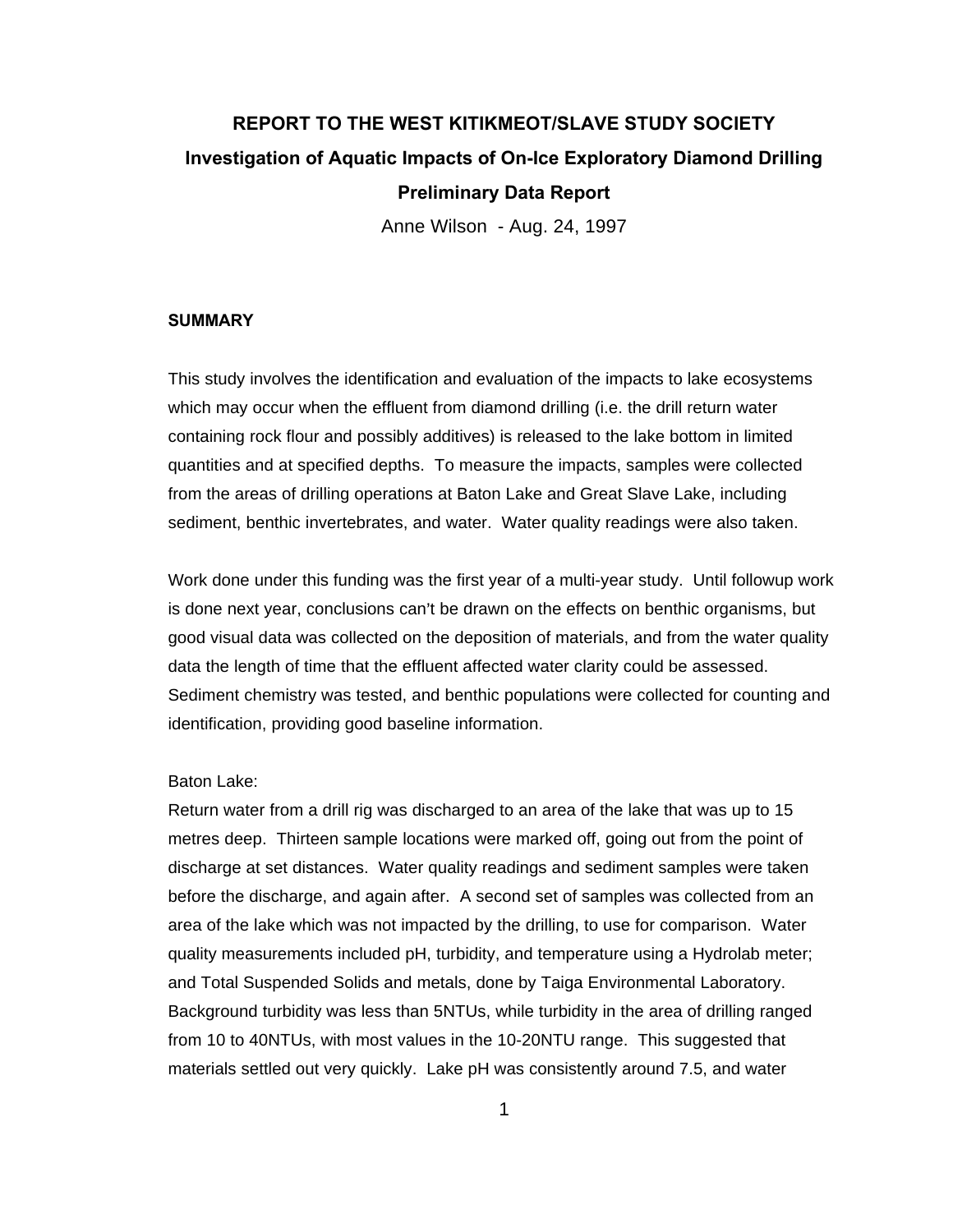temperatures ranged from .005 to  $3.3^{\circ}$  C for both reference and study sites. Total Suspended Solids were extremely low, even in samples which showed visible turbidity. Of 41 samples tested, 34 were at or below detection limits (3mg/L) and seven samples ranged from 4 to 11 mg/L. This is consistent with the calculated value of 5.5mg/L as an average TSS within a 100m radius of release before settling. Metals were measured for one reference and four study site water samples; surface water (2m below the top of the ice) samples were no different from reference samples, but samples taken from just above the bottom showed higher levels of aluminum and manganese. Both of these elements are present in high levels in the sediments, and not in the drilling effluent, so likely originated from disturbed lake bottom sediments (The rock fines in the drilling effluent originated in a soapstone deposit, which doesn't contain aluminum or manganese).

Sediment samples were collected using a modified KB corer, and from these, benthic invertebrates were extracted, and samples collected for chemical analyses and for visual measurement of deposition of drill fines. Sediment chemistry showed few differences in levels of metals or nutrients between reference and study stations, even with the addition of the drill fines. Based on drilling of 312.42m, (NQ size core) the quantity of rock solids released was 937 L. The amounts of fines deposited on the sediment surface were the greatest at the end of pipe (7mm) but by 15 metres away, were less than 1mm. At sites further that 15 m, patchy traces were only occasionally visible. The benthic community was dominated by copepods (*Diacylops* spp.) with chironomid (midge) larvae and hydracarinids (water mites) found in the less abundant groups. Samples were all baseline, or pre-impact. This site will be sampled again next winter to look for differences in benthic populations to assess impacts.

#### Great Slave Lake

Eleven short holes were drilled along a line that was about 5.5 km long. Of these, eight were suitable for release of effluent based on depth and proximity to shoals. For each of these holes, water quality data and core samples were taken before (2 sets) and after (3 sets) effluent release. Using the Hydrolab, measurements were taken for turbidity, pH, dissolved oxygen (DO), and temperature. Turbidity readings were in the 5NTU to 24 NTU range for both, and pH was from 7.6 to 8.2. The lake was well oxygenated, with DO

2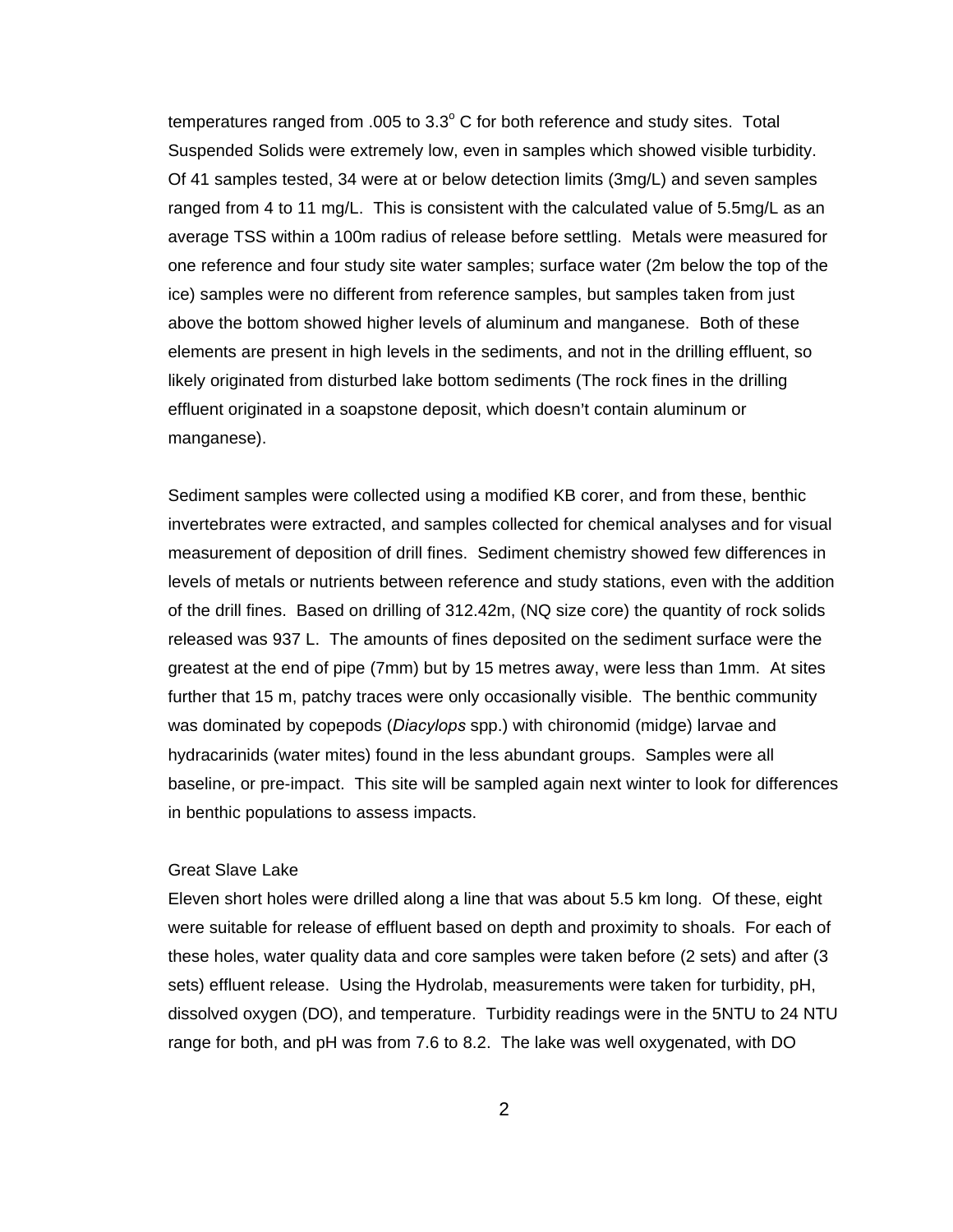values averaging about 12 mg/L. Core samples were taken before and after discharge, and benthic animals collected for identification and enumeration. Samples have been sent out for chemical analyses and particle size analysis. Core samples showed little of the rock fines accumulated on the sediment surface; a thin coating (less than 1mm) was seen in the area of the discharge, and nothing at 15m away.

#### **ACKNOWLEDGMENTS**

The researcher would like to acknowledge the contribution of the West Kitikmeot/Slave Study Society for funding in the amount of \$6400; the Dogrib Treaty 11 Council for their support and practical assistance in locating field technicians; Dr. Buster Welch, for scientific advice, practical help, and providing lab equipment; Fisheries and Oceans for providing field equipment and laboratory facilities; Royal Oak Mines, especially Malcolm Robb and Hendryk Falck, and their drilling contractors Connor's Drilling and Canamera Geological Drilling for site access and logistical support including accomodation, meals, and site clearing; Environment Canada for equipment, support, lab analyses, and supplementary funding in the amount of \$5000; DIAND Mineral Development Division for funding benthic analyses in the amount of \$9000; Laurie Didiodato for lab assistance, and the hardy souls who put in long hours under sometimes arduous field conditions - Ron Bujold, Dean Halifax, Frank Nitsiza, and Patrick Adzin.

#### **OBJECTIVES**

The overall study objective is to examine the impacts of releasing drilling effluent to the lake bottom. To this end, the program objectives for this work were to:

- collect water quality data (turbidity, pH, temperature, and dissolved oxygen) before and after drilling to compare for significant differences;
- collect samples of benthic animals to compare numbers and species before and after drilling.
- collect sediment core samples to assess differences in chemistry before and after drilling, and to visually assess the amount of deposition of fines on the lake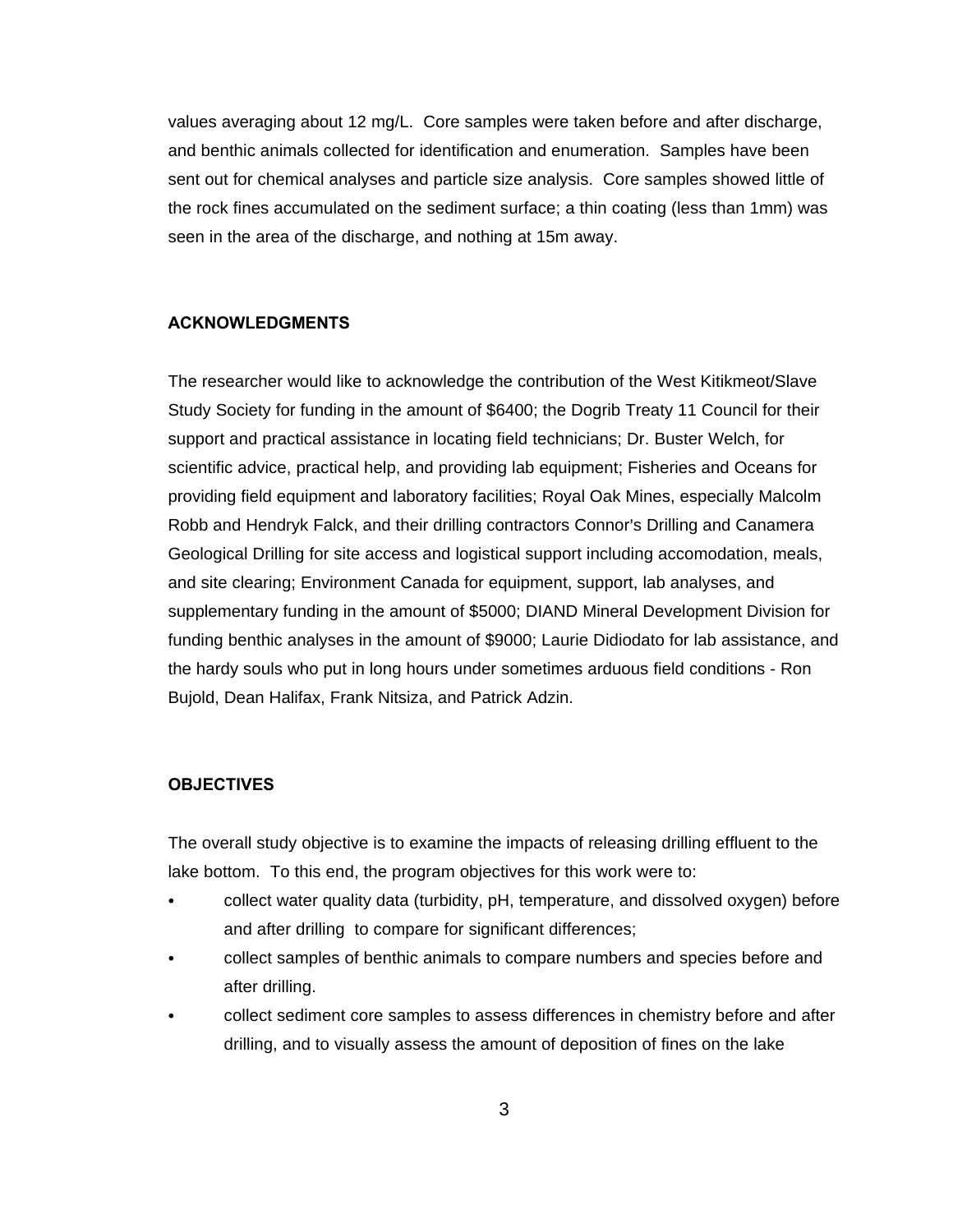bottom surface.

obtain samples of drilling wastes for chemical and total suspended solids analyses.

For the purposes of this report, the objectives which were achieved were the baseline collections of benthic and sediment data, for comparison to future work. Water quality data were collected to assess duration of impacts on water clarity in the short term.

# **DESCRIPTION/METHODS AND MATERIALS**

Site access for both locations was via vehicle over winter roads, and the drilling sites had vehicle access. Camp support was provided at Baton Lake by Royal Oak Mines Ltd. Water quality data was collected using a Hydrolab Multiprobe with a 50m cable and underwater stirrer, connected to a Surveyor 3 Display logger. Instrument calibrations were done prior to going out and approximately biweekly thereafter. Water samples for Total Suspended Solids were collected with a van dorn type water sampler. A modified KB corer was used to collect sediment cores; the corer was lowered and raised by a 12V battery-powered winch mounted on a tetrapod frame. Four inch diameter plexiglass tubes were used to bring up core samples, which were then extruded so the top oxidized layer could be retained in 500 ml plastic bottles. For Baton Lake, which had highly unconsolidated sediments, this involved collection of up to 1L of sample for processing to ensure all animals were included. For samples from Great Slave Lake, all core portions above the solid clay layer were collected for processing.

Release of effluent for all sites was done through a diffuser hose, at 5 m above lake bottom. Figure 1 depicts the sample locations for Baton Lake. Because of the short notice given, limited water quality and core samples were taken for baseline work. The centre hole, C, was located at the greatest depth of 16.5 m, and points N1, E1, S1, and W1 were 15 m from C. Points were placed another 15m out in each direction and designated N2, E2, S2, and W1, and intermediate points were placed 21.2 m from C at NE1, SE1, NW1 and NW2. Reference points (R1, R2, and R3) were located to the south, well away from the area of disturbance, at depths of about 14m. Effluent samples were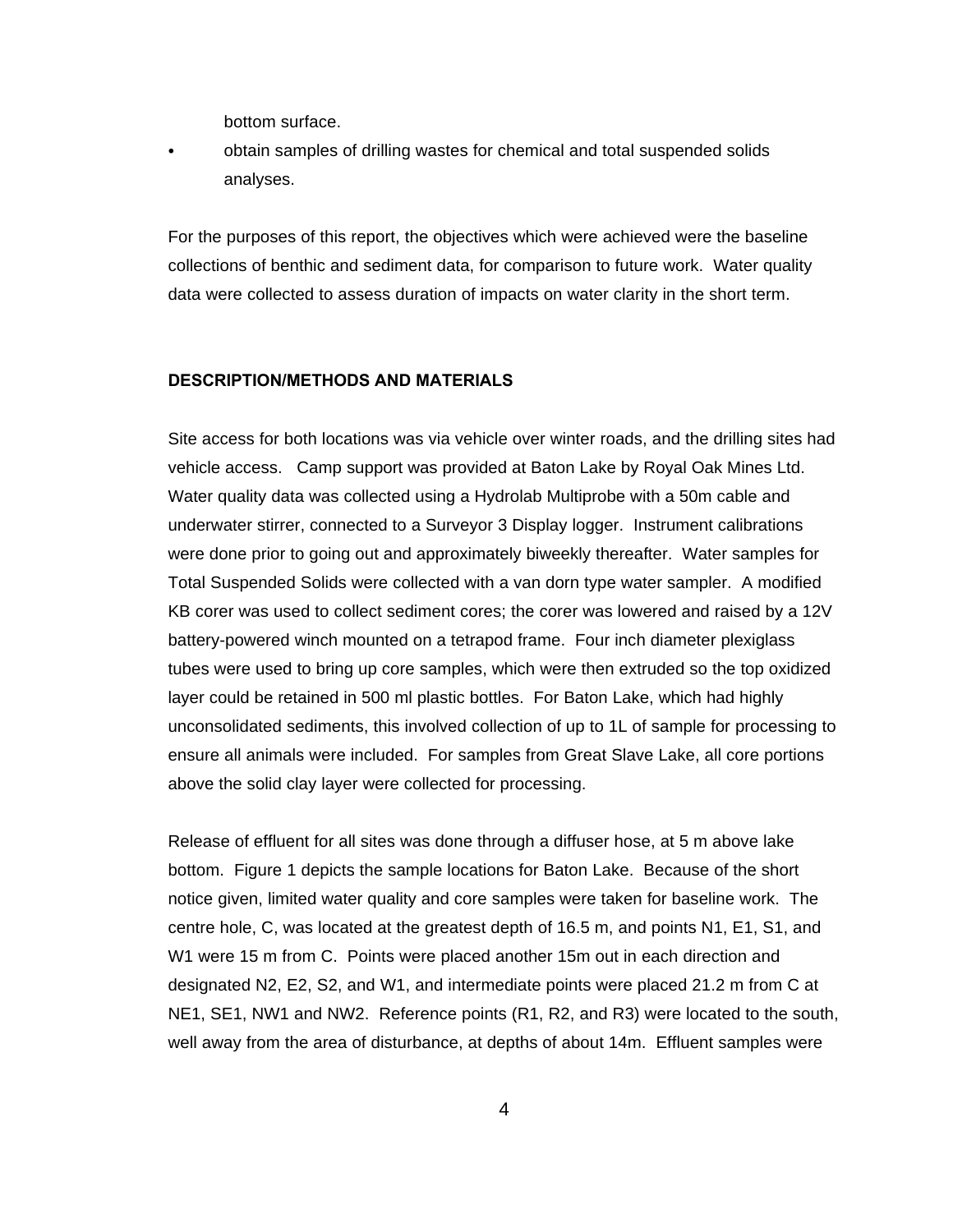taken from the drill return water stream.

Figure 2 shows the sample grid for Great Slave Lake. At each hole sampled (all but numbers 1, 8, and 11) where the bottom type permitted, four core samples were taken at the hole collar (point of discharge), and four at 15 m away in the direction of increasing depth prior to effluent discharge. After drilling, four cores were taken from the hole collar, again at 15m, and also at 50m from the collar. Of these, the first three were used for benthic population sampling, and the fourth for chemical analyses. Benthic samples were taken back to Yellowknife for separation in the lab. For samples from Baton Lake which consisted almost entirely of organic detritus, materials were rinsed through a 112 micron screen, then separated by flotation using sugar water at a specific gravity of 1.16. Animals were alive at the time of flotation, with samples held at  $4^{\circ}$ C for a maximum of 5 days before processing. Bottom sediments to be discarded were checked visually for larger invertebrates, and under the dissecting microscope for smaller animals. Samples from Great Slave Lake varied considerably in rock/sand content, overlying a fine clay. These were washed using a 72 micron screen, then picked through under the dissecting scope. Animals were stained using rose bengal, fixed in 10% formalin, and stored in 70% ethanol for shipment to the lab.

## **ACTIVITIES FOR THE YEAR**

Drilling started at Baton Lake Feb. 10th with almost no notice to researchers; a field crew arrived in time to collect limited baseline samples prior to release of effluent starting. Discharge into the lake occurred from Feb. 13th at 1800 hours, starting at 406 feet in the drill hole, to Feb. 18th afternoon, at 1431 feet. It had been hoped to continue discharge until 3000' was reached, but unsafe ice conditions shut down that hole. The field crew returned to do control site and post-impact sample collections Feb. 25-28, 1997. Sample processing for extraction of benthic invertebrates occurred in the lab in Yellowknife.

On March 3, data collection started for the Great Slave Lake program; drilling started shortly thereafter. Samples and water quality data were collected over the drilling program, which ran to March 27th, then sample processing was completed by Mar. 31,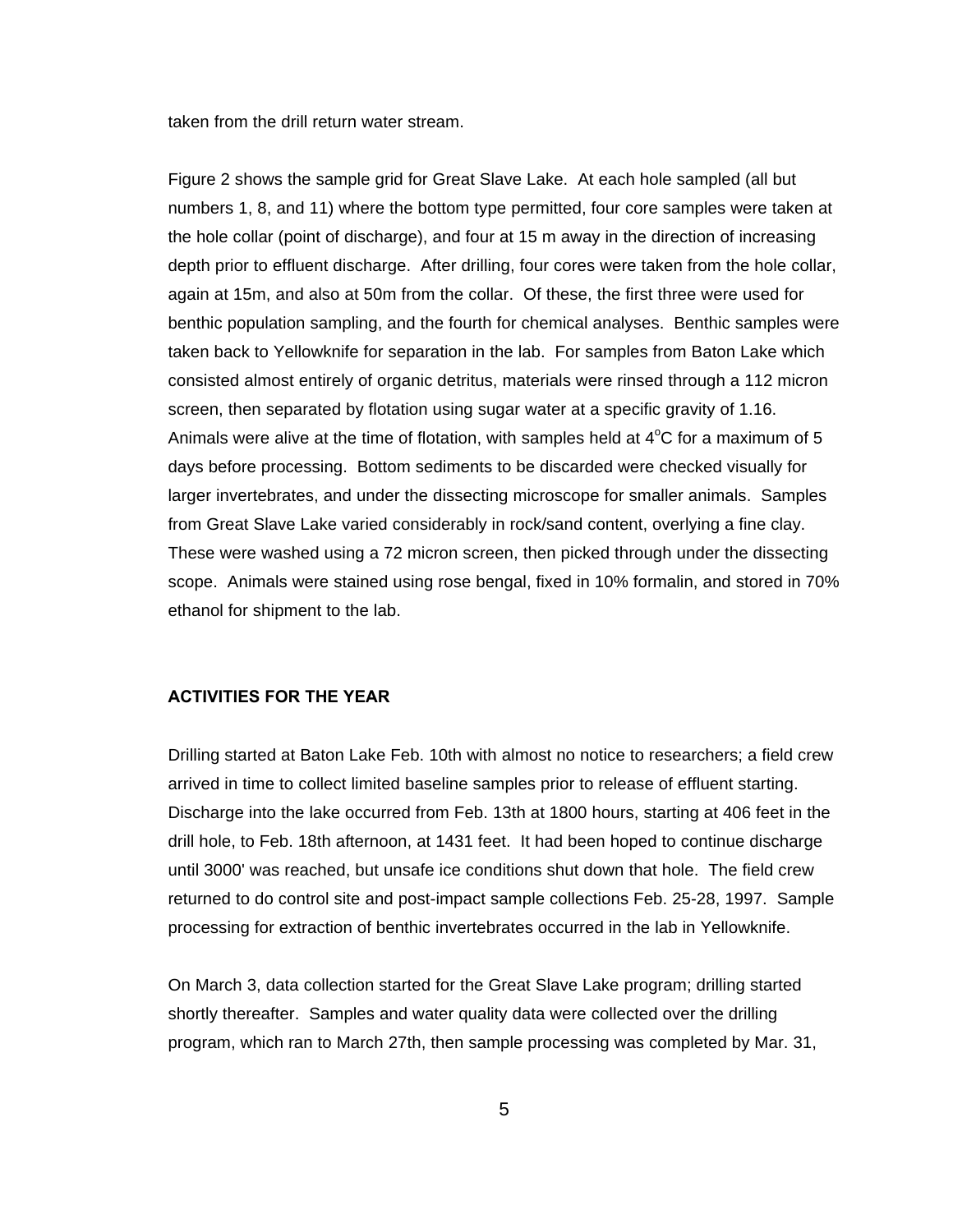and samples shipped to the labs.

### **RESULTS**

Water quality results are shown on Table 1 for Baton Lake, and Table 2 for Great Slave Lake locations. Table 3 shows data on Total Suspended Solids. Invertebrate enumeration and species compositions for Baton Lake are shown in Table 4. Those for Great Slave Lake have not been completed yet. Sediment and effluent chemistry are shown on Table 5. Table 6 summarizes the visual observations of sediment deposition at Baton Lake. This was not done for Great Slave Lake; given the short holes, such limited quantities were discharged that very few drill fines were seen on the lake bottom, and never in measurable thicknesses.

#### **DISCUSSION/CONCLUSIONS**

For this report, it would be premature to draw conclusions as the data are incomplete, and statistical analyses have not been completed for the water quality data. In general, preliminary data and visual observations indicate that impacts to water quality are localized, and of short duration.

Chemical analysis of the drilling effluent shows it provides little enrichment of any chemical elements, and acts as a 'sterile' layer covering the lake sediments. At Baton Lake, the greatest deposition seen was at the discharge point, and was seven mm overlying the natural sediments. The small quantities of effluent released at the Great Slave Lake holes were representative of typical exploration drilling, involving short holes, widely spaced. Very thin layers were seen at Great Slave Lake drilling sites, and were largely discontinuous, or patchy.

Drilling fines have been collected and stockpiled, and lab experiments will be done this fall on smothering effects on aquatic invertebrates (using chironomids). Actual effects will be evaluated after re-sampling Baton Lake next drilling season.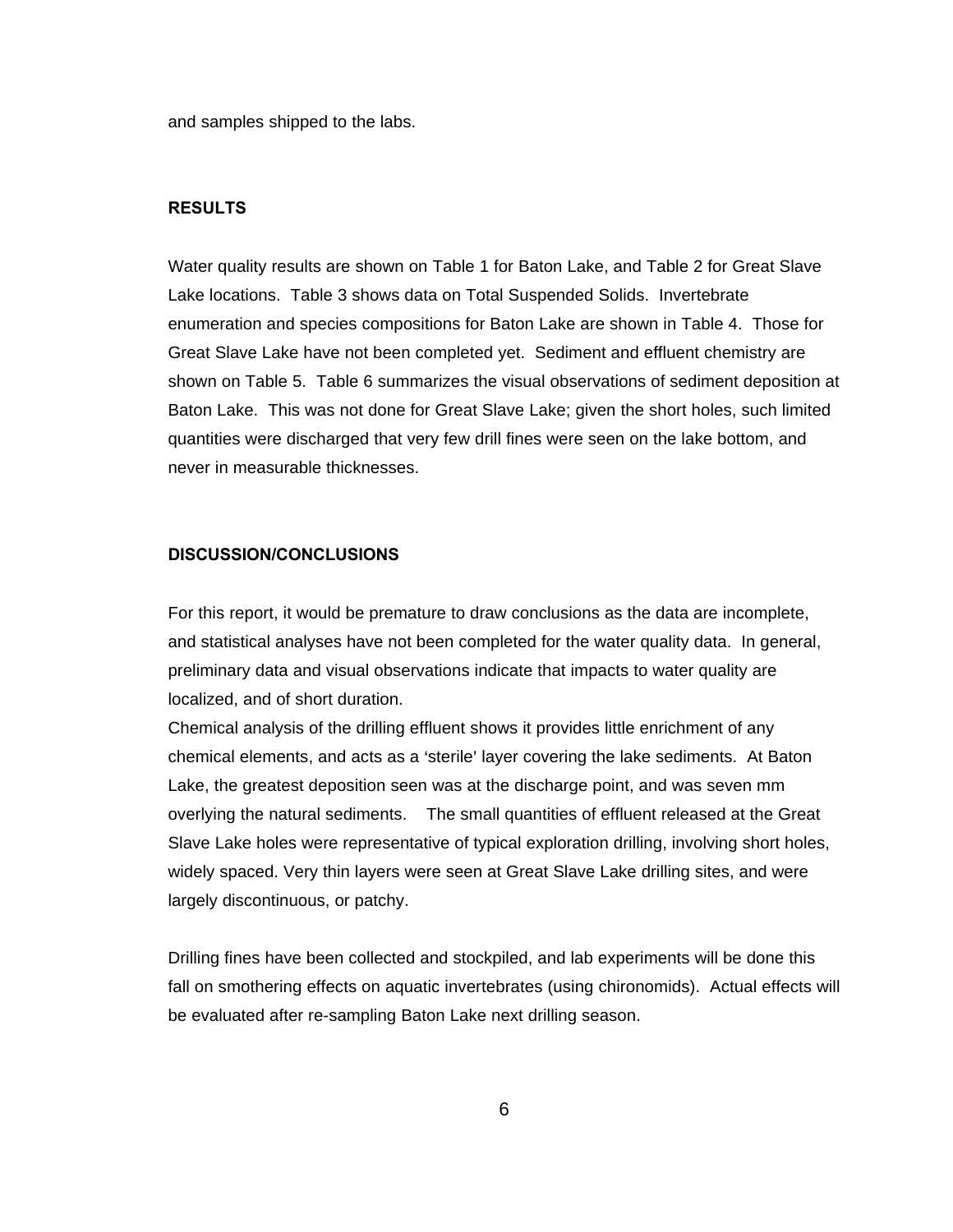#### **TRAINING ACTIVITIES AND RESULTS**

Field training was provided to Frank Nitsiza and Patrick Adzin in operation of the gas auger and sampling equipment (KB corer and van dorn water sampler). They observed record keeping and were party to discussions on what we were doing and why. The study benefited a lot from the assistance of Frank and Patrick, as they learned quickly and worked hard and willingly. As an unexpected training result, I found I learned much from them - about their lifestyles and values, about the caribou that we saw on the winter road, and how the herd was managed. It was a good experience, and I hope to have their help again for future work at Baton Lake.

#### **EXPENDITURES AND SOURCE OF FUNDS**

The WKSS has been provided an expenditures table which shows a breakdown of expenditures and funding. There is variance from the original budget categories projected (although not total amount) as the opportunity arose to do more field work than originally planned. Funding from the WKSS went to fund technician time, and some lab analyses were arranged to be done at no cost by Environment Canada's lab. Purchased items not consumed in the course of the work will be required to be retained for the completion of this study to 1998, but will then revert back to the WKSS if desired. These include 12 gas cans and a marine battery.

#### **SCHEDULE**

Further work will be done on this study this summer, with water quality looked at for both sites. Winter followup work will be done next drilling season for the Baton Lake site only. As lab results come in for Great Slave Lake benthic and sediment data, these will be forwarded to the WKSS.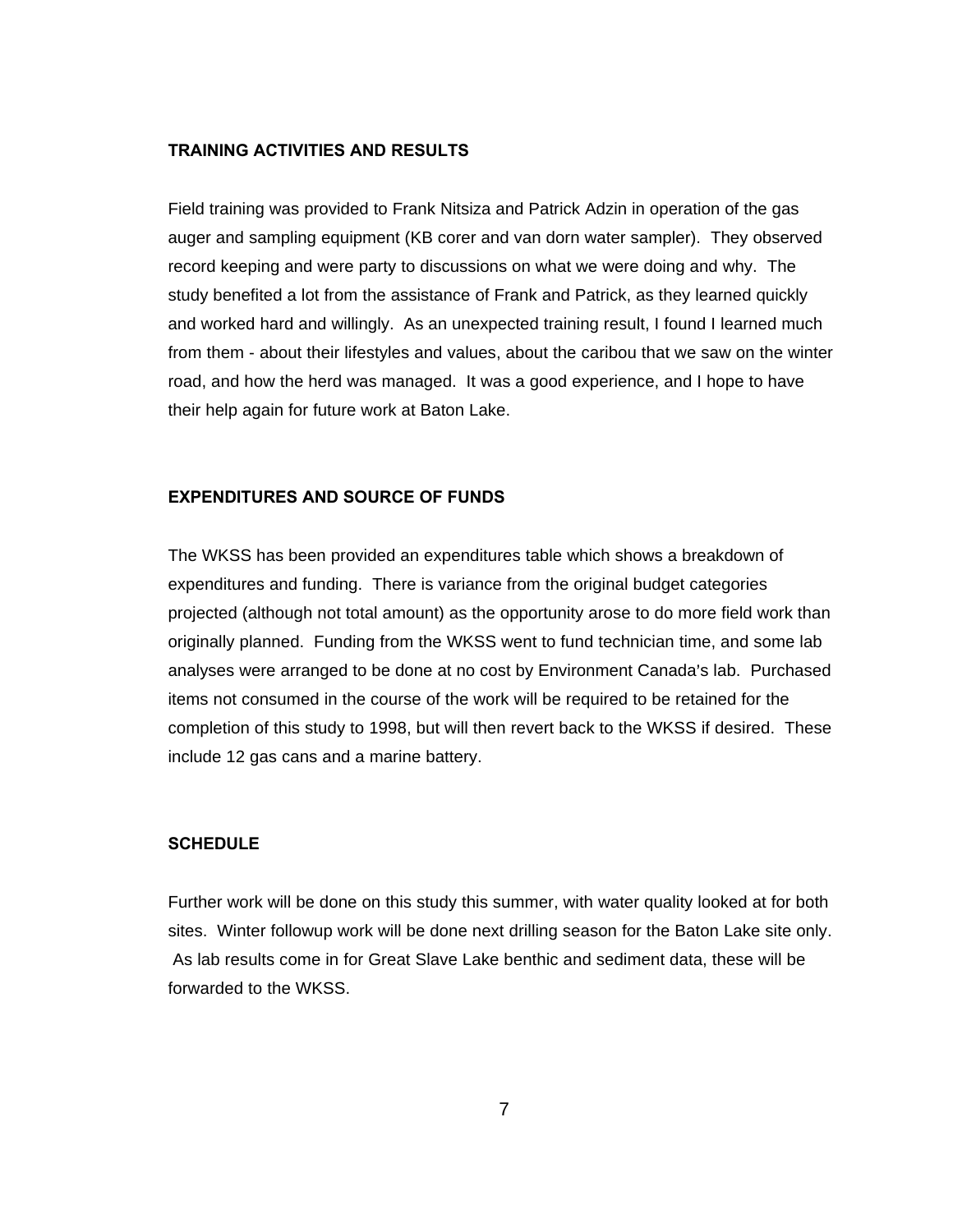# **PHOTO CREDITS**

Photographs were taken by Ron Bujold and Anne Wilson, with film funded by WKSS and developing by Environment Canada.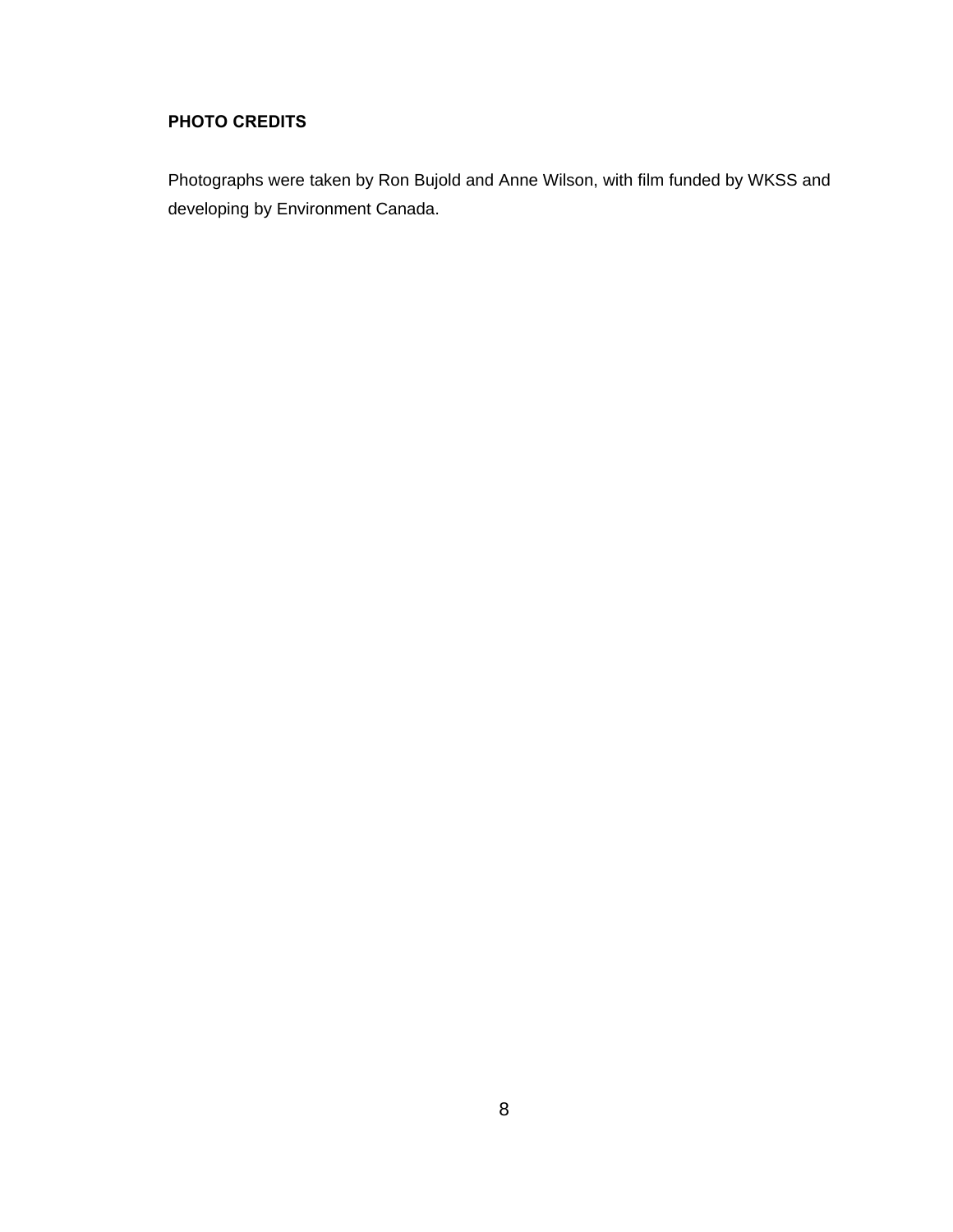|                | Water Quality - Baton Lake |      | 64 23.909N 115 05.421 W<br>"BEFORE" |                               |                 |                         |      | "AFTER" |                              |
|----------------|----------------------------|------|-------------------------------------|-------------------------------|-----------------|-------------------------|------|---------|------------------------------|
| 2/12/97        |                            |      |                                     |                               | 2/26/97         |                         |      |         |                              |
| Hole "C"       | Depth(m)                   | Turb | pH                                  | <b>Temp Comments</b>          | С               | Depth(m)                | Turb | pH      | Temp Comments                |
| Ice depth      | 1                          | 13.5 | 7.57                                | 1.08 Flagging lowered; no     | Ice depth       | $\mathbf{1}$            | 10.4 | 7.43    |                              |
| 25"            | $\overline{\mathbf{c}}$    | 12.5 |                                     | current.                      | 32"             | $\sqrt{2}$              | 10.4 | 7.42    |                              |
|                | 3                          | 11.3 |                                     |                               |                 | 3                       | 10.4 | 7.41    |                              |
|                | $\overline{\mathbf{4}}$    | 10.9 |                                     |                               |                 | $\overline{4}$          | 13.1 | 7.41    |                              |
|                | 5                          | 10.4 |                                     |                               |                 | 5                       | 12.9 | 7.4     |                              |
|                | 6                          | 9.9  |                                     |                               |                 | 6                       | 13.0 | 7.39    |                              |
|                | $\overline{7}$             | 9.0  |                                     |                               |                 | $\overline{7}$          | 13.3 | 7.38    |                              |
|                | 8                          | 8.7  |                                     |                               |                 | 8                       | 14.1 | 7.34    |                              |
|                | 9                          | 7.7  | 7.8                                 | 2.95                          |                 | 9                       | 14.2 | 7.31    |                              |
|                | 10                         | 6.8  |                                     |                               |                 | 10                      | 16.4 | 7.28    |                              |
|                | 11                         | 6.5  | 7.72                                | 3.09                          |                 | 11                      | 24.6 | 7.23    |                              |
|                | 12                         | 6.4  |                                     |                               |                 | 12                      | 24.8 | 7.21    |                              |
|                | 13                         | 6.4  |                                     |                               |                 | 13                      | 25.5 | 7.17    |                              |
|                | 14                         | 6.3  |                                     |                               |                 | 14                      | 14.4 | 7.13    |                              |
|                |                            |      |                                     |                               |                 | 15                      | 12.9 | 7.08    |                              |
| 2/12/97        |                            |      |                                     |                               | 2/26/97         |                         |      |         |                              |
| E <sub>1</sub> | Depth(m)                   | Turb | pH                                  | <b>Temp Comments</b>          | E <sub>1</sub>  | Depth(m)                | Turb | pH      | <b>Temp Comments</b>         |
|                | 1                          | 11.4 | 7.9                                 | 0.7                           | 1355 hrs        | 1                       | 15.5 | 7.34    |                              |
|                | $\overline{c}$             | 10.1 |                                     |                               |                 | $\overline{c}$          | 14.4 | 7.34    |                              |
|                | 3                          | 8.7  |                                     |                               |                 | 3                       | 12.9 | 7.36    |                              |
|                | 4                          | 8.4  |                                     |                               |                 | $\overline{4}$          | 11.9 | 7.35    |                              |
|                | 5                          | 7.8  |                                     |                               |                 | 5                       | 12   | 7.35    |                              |
|                | 6                          | 7.3  |                                     |                               |                 | 6                       | 12.1 | 7.35    |                              |
|                | $\overline{7}$             | 7.0  |                                     |                               |                 | $\overline{7}$          | 11.2 | 7.32    |                              |
|                | 8                          | 6.7  |                                     |                               |                 | 8                       | 12.2 | 7.28    |                              |
|                | 9                          | 6.5  |                                     |                               |                 | 9                       | 12.6 | 7.25    | 2.82                         |
|                | 10                         | 6.1  |                                     |                               |                 | 10                      | 14.4 | 7.22    |                              |
|                | 11                         | 5.6  |                                     |                               |                 | 11                      | 14.8 | 7.19    | 2.85                         |
|                | 12                         | 5.7  |                                     |                               |                 | 12                      | 16   | 7.16    |                              |
|                | 13                         | 5.6  |                                     |                               |                 | 13                      | 16.7 | 7.14    |                              |
|                | 14                         | 5.2  |                                     |                               |                 | 14                      | 14.3 | 7.08    | 3.11 bottom at 14.7          |
|                |                            |      |                                     |                               |                 |                         |      |         |                              |
| 2/12/97        |                            |      |                                     |                               | 2/26/97         |                         |      |         |                              |
| E <sub>2</sub> | Depth(m)                   | Turb | pH                                  | <b>Temp Comments</b>          | E <sub>2</sub>  | Depth(m)                | Turb | pH      | <b>Temp Comments</b>         |
|                | 1                          | 2.9  |                                     |                               | 1415 hrs        | 1                       | 12.6 | 7.3     |                              |
|                | $\overline{\mathbf{c}}$    | 2.8  |                                     |                               |                 | $\mathbf 2$             | 11.8 | 7.32    |                              |
|                | 3                          | 2.8  |                                     |                               |                 | 3                       | 11.7 | 7.33    | 2.38                         |
|                | 4                          | 2.7  |                                     |                               |                 | $\overline{\mathbf{4}}$ | 11.4 | 7.33    |                              |
|                | 5                          | 2.7  |                                     |                               |                 | 5                       | 11.3 | 7.34    |                              |
|                | 6                          | 2.7  |                                     |                               |                 | 6                       | 11.1 | 7.33    |                              |
|                | $\overline{\mathbf{7}}$    | 2.6  |                                     |                               |                 | $\overline{\mathbf{7}}$ | 11.1 | 7.33    | 2.72                         |
|                | 8                          | 2.5  |                                     |                               |                 | 8                       | 11.2 | 7.3     |                              |
|                | 9                          | 2.5  |                                     |                               |                 | 9                       | 13.3 | 7.24    |                              |
|                | 10                         | 2.5  |                                     |                               |                 | 10                      | 14.7 | 7.2     |                              |
|                | 11                         | 2.4  |                                     |                               |                 | 11<br>12                | 14.6 | 7.18    |                              |
|                | 12                         | 4.1  |                                     |                               |                 |                         | 17.1 | 7.14    | Bottom at 12.5m              |
| 2/12/97        |                            |      |                                     |                               | 2/26/97         |                         |      |         |                              |
| NE1            | Depth(m)                   | Turb | pH                                  | <b>Temp Comments</b>          | NE <sub>1</sub> | Depth(m)                | Turb | рH      | <b>Temp Comments</b>         |
| 1515hrs        | 1                          | 11.6 |                                     |                               | 1649 hrs        | $\mathbf{1}$            | 15.7 | 7.44    | 0.69 Hole was drilled 6m too |
|                | $\overline{\mathbf{c}}$    | 4    |                                     |                               |                 | $\overline{\mathbf{c}}$ | 14.2 | 7.38    | 2.03 close to N1             |
|                | 3                          | 4.1  |                                     |                               |                 | 3                       | 13.4 | 7.37    | 2.34                         |
|                | $\overline{\mathbf{4}}$    | 3.9  | 8.0                                 | 2.47                          |                 | $\overline{4}$          | 12.7 | 7.37    | 2.58                         |
|                | 5                          | 3.9  |                                     |                               |                 | 5                       | 12.4 | 7.35    | 2.57                         |
|                | 6                          | 3.8  |                                     |                               |                 | 6                       | 12.1 | 7.35    |                              |
|                | $\overline{7}$             | 3.7  |                                     |                               |                 | $\boldsymbol{7}$        | 11.9 | 7.33    |                              |
|                | 8                          | 3.6  |                                     |                               |                 | 8                       | 12.2 | 7.31    | 2.79                         |
|                | 9                          | 3.4  |                                     |                               |                 | 9                       | 13.5 | 7.26    | 2.81                         |
|                | 10                         | 3.4  |                                     |                               |                 | 10                      | 14.4 | 7.22    | 2.83                         |
|                | 11                         | 3.2  |                                     | Site shut down for blast from |                 | 11                      | 15.6 | 7.2     | 2.85                         |
|                | 12                         | 3.1  |                                     | 1530-1645 hours.              |                 | 12                      | 17.1 | 7.17    | 2.86                         |
|                | 13                         | 4.1  |                                     |                               |                 | 13                      | 17.9 | 7.14    | 2.91                         |
|                | 14                         | 4.3  |                                     |                               |                 | 14                      | 17.4 | 7.08    | 3.07                         |
|                |                            |      |                                     |                               |                 | 15                      | 16   | 7.05    | 3.19                         |

Bottom at 15.8m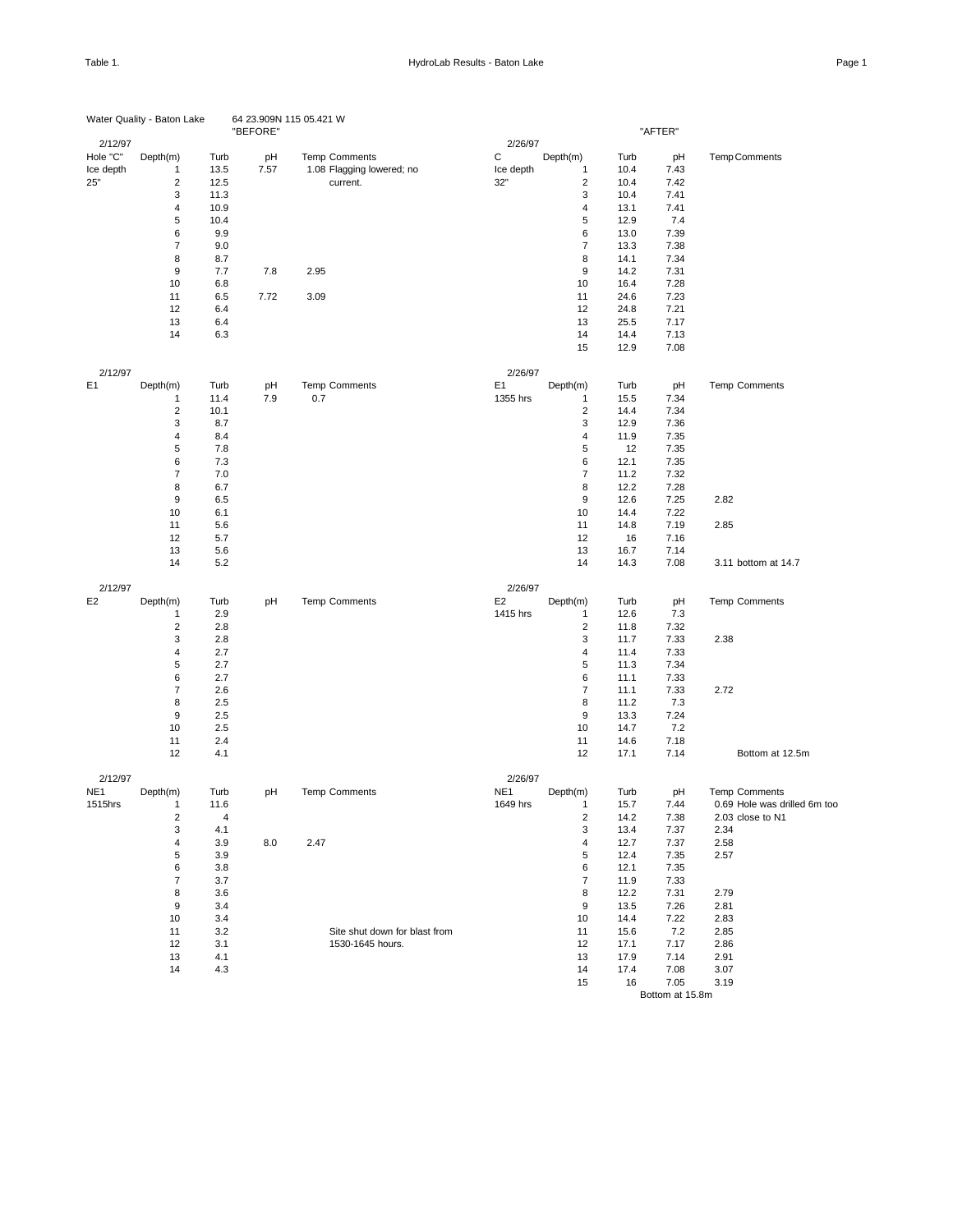|                | 2/26/97 "AFTER"         |             |      |                                       |                | 2/26/97 "AFTER"         |             |      |                      |
|----------------|-------------------------|-------------|------|---------------------------------------|----------------|-------------------------|-------------|------|----------------------|
| N <sub>1</sub> | Depth(m)                | Turb        | pH   | <b>Temp Comments</b>                  | N <sub>2</sub> | Depth(m)                | Turb        | pH   | <b>Temp Comments</b> |
|                | 1                       | 7.7         | 7.39 | turbidity re-read as didn't stabilize |                | 1                       | 21.5        | 7.35 | 0.81                 |
|                | $\overline{\mathbf{c}}$ | 7.8         | 7.38 | quickly on first readings.            |                | $\overline{\mathbf{c}}$ | 19.3        | 7.36 |                      |
|                | 3                       | 8           | 7.36 |                                       |                | 3                       | 17.7        | 7.35 | 2.2                  |
|                | $\overline{\mathbf{4}}$ | 7.2         | 7.32 |                                       |                | $\overline{4}$          | 15.6        | 7.36 | 2.51                 |
|                | 5                       | 7.9         | 7.39 |                                       |                | 5                       | 15.2        | 7.35 |                      |
|                | 6                       | 8.6         | 7.39 | *bubble on turbidity electrode likely |                | 6                       | 14.4        | 7.35 | 2.65                 |
|                | $\overline{7}$          | 8.9         | 7.39 | remeasured those with no askerisk     |                | $\overline{7}$          | 14.3        | 7.34 | 2.67                 |
|                | 8                       | 9.3         | 7.35 |                                       |                | 8                       | 15.4        | 7.31 | 2.72                 |
|                | 9                       | 10.3        | 7.3  |                                       |                | 9                       | 16.1        | 7.28 | 2.79                 |
|                | 10                      | 11.7        | 7.3  |                                       |                | 10                      | 17.8        | 7.24 | 2.83                 |
|                | 11                      | 14.1        | 7.25 |                                       |                | 11                      | 19.1        | 7.2  | 2.86                 |
|                | 12                      | 15.8        | 7.23 |                                       |                | 12                      | 19          | 7.17 |                      |
|                | 13                      | 15.4        | 7.23 |                                       |                | 13                      | 20.4        | 7.15 | 2.91                 |
|                | 14                      | 15.6        |      |                                       |                | 14                      | 19.9        | 7.09 | 3.01                 |
|                | 15                      | 22.7        |      |                                       |                | 15                      | 20.3        | 7.04 | 3.29                 |
|                | 16                      | 60          | 7.1  | bottom touched?                       |                |                         | 15.4 bottom |      |                      |
|                | 2/26/97 "AFTER"         |             |      |                                       |                | 2/26/97 "AFTER"         |             |      |                      |
| S <sub>1</sub> | Depth(m)                | Turb        | pH   | Temp Comments                         | S <sub>2</sub> | Depth(m)                | Turb        | pH   | <b>Temp Comments</b> |
|                | 1                       | 11.4        | 7.38 |                                       |                | 1                       | 20.8        | 7.36 |                      |
|                | $\overline{2}$          | 11.2        | 7.38 |                                       |                | $\overline{2}$          | 19.2        | 7.37 |                      |
|                | 3                       | 10.9        | 7.38 |                                       |                | 3                       | 19          | 7.37 |                      |
|                | $\overline{\mathbf{4}}$ | 10.7        | 7.38 |                                       |                | $\overline{4}$          | 18          | 7.37 |                      |
|                | 5                       | 10.7        | 7.38 |                                       |                | 5                       | 17.6        | 7.37 |                      |
|                | 6                       | 11.2        | 7.36 |                                       |                | 6                       | 14.7        | 7.36 |                      |
|                | $\overline{7}$          | 11.2        | 7.34 |                                       |                | $\overline{7}$          | 13.2        | 7.34 |                      |
|                | 8                       | 12.2        | 7.33 |                                       |                | 8                       | 12.9        | 7.37 |                      |
|                | 9                       | 13.8        | 7.26 |                                       |                | 9                       | 13.4        | 7.28 |                      |
|                | 10                      | 14.3        | 7.24 |                                       |                | 10                      | 13.5        | 7.26 |                      |
|                | 11                      | 15.3        | 7.22 |                                       |                | 11                      | 15.7        | 7.22 |                      |
|                | 12                      | 17.4        | 7.2  |                                       |                | 12                      | 15.9        | 7.19 |                      |
|                | 13                      | 17.6        | 7.16 |                                       |                | 13                      | 17.1        | 7.16 |                      |
|                | 14                      | 16.9        | 7.12 |                                       |                | 14                      | 17.3        | 7.11 |                      |
|                |                         | 14.8 bottom |      |                                       |                |                         |             |      |                      |

|                | 2/26/97 "AFTER" | 1355 hours  |      |                      |                | 2/26/97 "AFTER" 1415 hours |             |      |                      |
|----------------|-----------------|-------------|------|----------------------|----------------|----------------------------|-------------|------|----------------------|
| E <sub>1</sub> | Depth(m)        | Turb        | pH   | <b>Temp Comments</b> | E <sub>2</sub> | Depth(m)                   | Turb        | pH   | <b>Temp Comments</b> |
|                |                 | 15.5        | 7.34 |                      |                |                            | 12.6        | 7.3  |                      |
|                | 2               | 14.4        | 7.34 |                      |                | 2                          | 11.8        | 7.32 |                      |
|                | 3               | 12.9        | 7.36 |                      |                | 3                          | 11.7        | 7.33 |                      |
|                | 4               | 11.9        | 7.35 |                      |                | 4                          | 11.4        | 7.33 |                      |
|                | 5               | 12          | 7.35 |                      |                | 5                          | 11.3        | 7.34 |                      |
|                | 6               | 12.1        | 7.35 |                      |                | 6                          | 11.1        | 7.33 |                      |
|                | 7               | 11.2        | 7.32 |                      |                | $\overline{7}$             | 11.1        | 7.33 |                      |
|                | 8               | 12.2        | 7.28 |                      |                | 8                          | 11.2        | 7.3  |                      |
|                | 9               | 12.6        | 7.25 | 2.82                 |                | 9                          | 13.3        | 7.24 |                      |
|                | 10              | 14.4        | 7.22 |                      |                | 10                         | 14.7        | 7.2  |                      |
|                | 11              | 14.8        | 7.19 | 2.85                 |                | 11                         | 14.6        | 7.18 |                      |
|                | 12              | 16          | 7.16 |                      |                | 12                         | 17.1        | 7.14 |                      |
|                | 13              | 16.7        | 7.14 |                      |                |                            | 12.5 bottom |      |                      |
|                | 14              | 14.3        | 7.08 | 3.11                 |                |                            |             |      |                      |
|                |                 | 14.7 bottom |      |                      |                |                            |             |      |                      |

|                | 2/26/97 "AFTER" | 1536 hours  |      |                      |    | 2/26/97 "AFTER" | 1600 hours  |      |                      |
|----------------|-----------------|-------------|------|----------------------|----|-----------------|-------------|------|----------------------|
| W <sub>1</sub> | Depth(m)        | Turb        | pH   | <b>Temp Comments</b> | W2 | Depth(m)        | Turb        | pH   | <b>Temp Comments</b> |
|                |                 | 23.2        | 7.35 | 1.06                 |    |                 | 10.3        | 7.3  | 1.16                 |
|                | 2               | 21.4        | 7.34 | 1.65                 |    | $\overline{2}$  | 9.7         | 7.31 | 1.75                 |
|                | 3               | 18.7        | 7.34 | 2.32                 |    | 3               | 9           | 7.32 | 2.3                  |
|                | $\overline{4}$  | 17.2        | 7.36 | 2.45                 |    | 4               | 8.7         | 7.33 | 2.44                 |
|                | 5               | 17.3        | 7.35 | 2.54                 |    | 5               | 8.8         | 7.33 | 2.61                 |
|                | 6               | 18          | 7.34 | 2.61                 |    | 6               | 8.9         | 7.32 | 2.62                 |
|                |                 | 18.6        | 7.33 | 2.69                 |    | 7               | 9.5         | 7.31 | 2.66                 |
|                | 8               | 20.9        | 7.3  | 2.77                 |    | 8               | 9.9         | 7.29 | 2.78                 |
|                | 9               | 26          | 7.26 | 2.8                  |    | 9               | 12.2        | 7.24 | 2.82                 |
|                | 10              | 29.5        | 7.22 | 2.82                 |    | 10              | 13.2        | 7.2  | 2.84                 |
|                | 11              | 39          | 7.17 | 2.84                 |    | 11              | 14.4        | 7.18 | 2.85                 |
|                | 12              | 46.8        | 7.14 | 2.87                 |    | 12              | 14.7        | 7.15 | 2.86                 |
|                | 13              | 48.9        | 7.11 | 2.91                 |    |                 | 12.6 bottom |      |                      |
|                | 14              | 46.9        | 7.07 | 3.03                 |    |                 |             |      |                      |
|                |                 | 14.3 bottom |      |                      |    |                 |             |      |                      |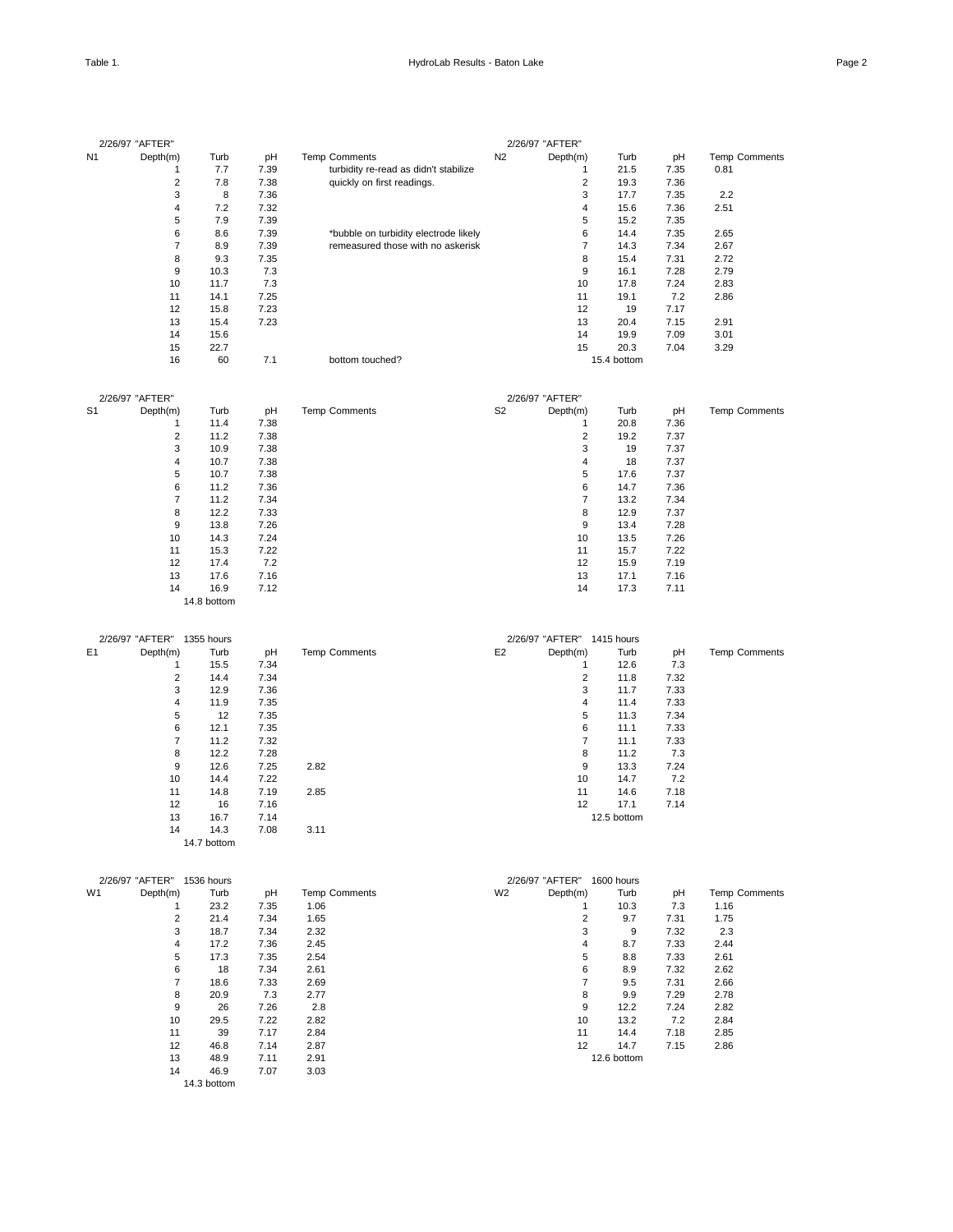|                 | 2/26/97 "AFTER" 1614 hours |           |      |                                  |                | 2/26/97 "AFTER" 1330 hours |                |      |                      |
|-----------------|----------------------------|-----------|------|----------------------------------|----------------|----------------------------|----------------|------|----------------------|
| SW <sub>1</sub> | Depth(m)                   | Turb      | pH   | Temp Comments                    | $SE-1$         | Depth(m)                   | Turb           | pH   | <b>Temp Comments</b> |
|                 | $\mathbf{1}$               | 17.1      | 7.34 | 0.88                             |                | $\mathbf{1}$               | 10.3           | 7.23 |                      |
|                 | $\overline{\mathbf{c}}$    | 15.6      | 7.34 | 1.92                             |                | $\overline{2}$             | 10.1           | 7.27 |                      |
|                 | 3                          | 15.1      | 7.35 | 2.24                             |                | 3                          | 10             | 7.29 |                      |
|                 | $\overline{4}$             | 14.5      | 7.35 | 2.48                             |                | 4                          | 10             | 7.3  |                      |
|                 | 5                          | 14.3      | 7.34 | 2.59                             |                | 5                          | 10             | 7.31 |                      |
|                 | 6                          | 14.2      | 7.34 | 2.63                             |                | 6                          | 10.1           | 7.31 |                      |
|                 | $\overline{7}$             | 14.3      | 7.32 | 2.7                              |                | $\overline{7}$             | 10.6           | 7.28 |                      |
|                 | 8                          | 14.3      | 7.3  | 2.75                             |                | 8                          | 10.7           | 7.26 |                      |
|                 | 9                          | 15.6      | 7.27 | 2.8                              |                | 9                          | 13.3           | 7.22 |                      |
|                 | 10                         | 17.4      | 7.22 | 2.82                             |                | 10                         | 14.7           | 7.19 |                      |
|                 | 11                         | 18.2      | 7.19 | 2.84                             |                | 11                         | 15.3           | 7.16 |                      |
|                 | 12                         | 19.3      | 7.16 | 2.86                             |                | 12                         | 16             | 7.14 |                      |
|                 | 13                         | 20.6      | 7.1  | 2.92                             |                | 13                         | 16.9           | 7.12 |                      |
|                 | 14                         | 18.8      | 7.06 | 3.05                             |                | 14                         | 16.3           | 7.09 |                      |
|                 |                            |           |      |                                  |                |                            | 14.2 bottom    |      |                      |
|                 | 2/28/97 "AFTER"            |           |      |                                  |                | 2/27/97 Reference Site     |                |      |                      |
| NW <sub>1</sub> | Depth(m)                   | Turb      | pH   | <b>Temp Comments</b>             | R <sub>1</sub> | Depth(m)                   | Turb           | pH   | <b>Temp Comments</b> |
|                 | $\mathbf{1}$               | 40        | 7.62 | 0.89 Redone - turbidity readings | 0800hrs        | 1                          | 5.4            | 7.49 | 0.22                 |
|                 | $\overline{2}$             | 42.6      | 7.4  | 1.81 fluctuated on 26/02/97.     |                | $\overline{2}$             | $\overline{4}$ | 7.52 | 1.85                 |
|                 | 3                          | 45.6      | 7.39 | 2.21                             |                | 3                          | 3              | 7.44 | 2.41                 |
|                 | $\overline{4}$             | 45.1      | 7.39 | 2.46                             |                | 4                          | 2.8            | 7.4  | 2.74                 |
|                 | 5                          | 47.6      | 7.37 | 2.6                              |                | 5                          | 2.9            | 7.38 | 2.88                 |
|                 | 6                          | 45.5      | 7.36 | 2.66                             |                | 6                          | 2.9            | 7.37 | 3                    |
|                 | $\overline{7}$             | 46.6      | 7.35 | 2.7                              |                | $\overline{7}$             | 2.8            | 7.34 | 3.03                 |
|                 | 8                          | 42.6      | 7.32 | 2.72                             |                | 8                          | 2.5            | 7.32 | 3.05                 |
|                 | 9                          | 41.1      | 7.28 | 2.83                             |                | 9                          | 2.5            | 7.3  | 3.08                 |
|                 | 10                         | 35.9      | 7.25 | 2.84                             |                | 10                         | 2.3            | 7.28 | 3.03                 |
|                 | 11                         | 37        | 7.19 | 2.85                             |                | 11                         | $\overline{2}$ | 7.24 | 3.06                 |
|                 | 12                         | 35.7      | 7.17 | 2.88                             |                | 12                         | 1.9            | 7.23 | 3.06                 |
|                 | 13                         | 35.7      | 7.14 | 2.94                             |                | 13                         | 1.9            | 7.22 | 3.06                 |
|                 | 14                         | 33.2      | 7.1  | 3.01                             |                | 14                         | 1.8            | 7.2  | 3.07                 |
|                 |                            | 15 bottom |      |                                  |                |                            | 14.8 bottom    |      |                      |
|                 | 2/27/97 Reference Site     |           |      |                                  |                | 2/27/97 Reference Site     |                |      |                      |
| R <sub>2</sub>  | Depth(m)                   | Turb      | pH   | Temp Comments                    | R <sub>3</sub> | Depth(m)                   | Turb           | pH   | <b>Temp Comments</b> |
| 0817hrs         | $\mathbf{1}$               | 2.8       | 7.4  | 0.47                             | 0830hrs        | $\mathbf{1}$               | 2.8            | 7.37 | 0.05                 |
|                 | $\overline{2}$             | 3.1       | 7.37 | 7.78                             |                | $\overline{2}$             | 2.8            | 7.36 | 1.34                 |
|                 | 3                          | 4.2       | 7.36 | 2.34                             |                | 3                          | 2.8            | 7.35 | 1.84                 |
|                 | $\overline{4}$             | 5.1       | 7.35 | 2.74                             |                | 4                          | 2.8            | 7.34 | 2.25                 |
|                 |                            |           |      |                                  |                |                            |                |      |                      |

 4.9 7.34 2.88 5 2.7 7.34 2.81 4.7 7.33 2.97 6 2.7 7.32 2.87 4.6 7.31 3.02 7 2.7 7.31 2.95 4.4 7.29 3.03 8 2.7 7.3 3.02 4.2 7.28 3.05 9 2.7 7.28 3.05 4.1 7.27 3.06 10 2.7 7.27 3.07 4 7.25 3.06 11 2.7 7.25 3.05 3.8 7.24 3.05 12 2.7 7.23 3.05 3.6 7.22 3.04 13 2.8 7.2 3.05 3.5 7.2 3.04 14 2.8 7.19 3.05

14.1 bottom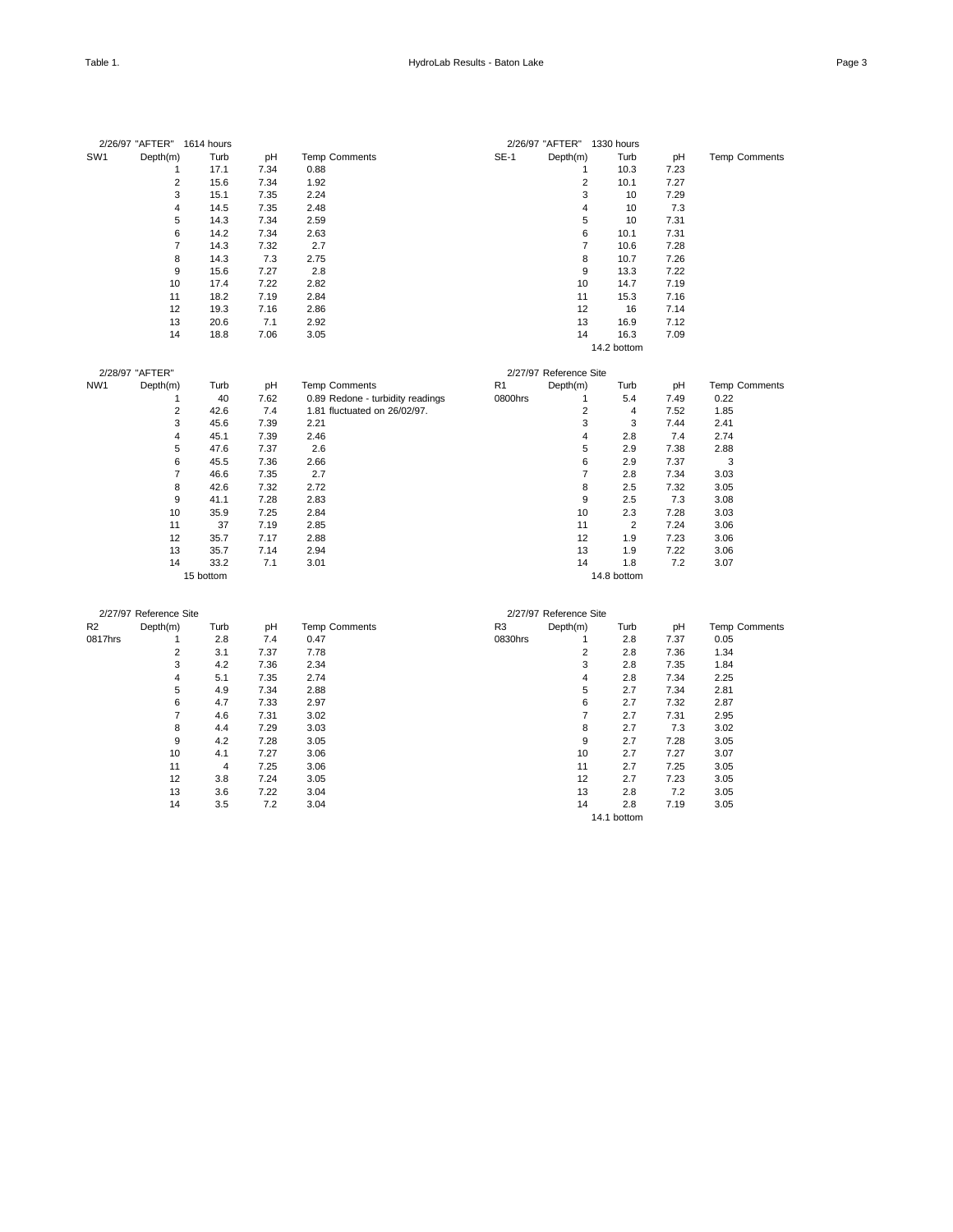#### Great Slave Lake Hydrolab

#### "BEFORE" "AFTER"

| 3/3/97 |                |      |      |      |         |                          | 8/3/97         |               |                |     |      |      |         |                      |
|--------|----------------|------|------|------|---------|--------------------------|----------------|---------------|----------------|-----|------|------|---------|----------------------|
| $G1-1$ | Depth(m) Turb  | pH   | DO   |      | Temp    | Comments                 | G <sub>1</sub> | Depth(m) Turb |                | pH  | DO   |      | Temp    | Comments             |
|        |                | 6.8  | 7.7  | 9.12 | $-0.16$ |                          | After          |               | 1 ice          |     | 7.32 | 9.91 |         | -0.02 Hydrolab a     |
|        | $\overline{2}$ | 9.5  | 7.7  | 9.12 | $-0.11$ |                          | Drilling       |               | $\overline{2}$ | 3.2 | 7.32 | 9.91 |         | -0.02 sheen. Go      |
|        | 3              | 9.9  | 7.73 | 9.02 | $-0.11$ |                          | Filtration     |               | 3              | 3.7 | 7.38 | 9.55 |         | $-0.06$ out 3 five g |
|        | 4              | 10   | 7.73 | 8.95 | $-0.08$ |                          | system         |               | 4              | 3.9 | 7.45 | 9.47 |         | $-0.07 - 490$ ' hole |
|        | 5              | 12.4 | 7.7  | 9.01 | $-0.09$ |                          | used.          |               | 5              | 4.6 | 7.55 | 9.29 |         | $-0.07$ $7/3/97$ .   |
|        | 6              | 12.7 | 7.62 | 8.94 | $-0.11$ |                          |                |               | 6              | 5.1 | 7.61 | 9.15 | $-0.04$ |                      |
|        | $\overline{7}$ | 12.7 | 7.53 | 9.02 | $-0.04$ |                          |                |               | $\overline{7}$ | 5.5 | 7.65 | 9.14 | 0.01    |                      |
|        | 8              | 12.7 | 7.35 | 9.14 |         | -0.01 Touched bottom     |                |               | 8              | 5.9 | 7.69 | 9.16 | 0.07    |                      |
|        |                |      |      |      |         |                          |                |               | 9              |     |      |      |         | depth8.1 m           |
| $G1-2$ | Depth(m) Turb  | pH   | DO   |      | Temp    | Comments                 |                |               |                |     |      |      |         |                      |
|        |                | 7.7  | 8.37 | 9.8  |         | $-0.19$ 300 m south east |                |               |                |     |      |      |         |                      |
|        | $\overline{2}$ | 7.5  | 8.23 | 9.65 | $-0.14$ |                          |                |               |                |     |      |      |         |                      |
|        | 3              | 7.5  | 8.14 | 9.51 | $-0.11$ |                          |                |               |                |     |      |      |         |                      |
|        | 4              | 8.1  | 8.1  | 9.43 | $-0.1$  |                          |                |               |                |     |      |      |         |                      |
|        | 5              | 8.9  | 8.11 | 9.27 | $-0.02$ |                          |                |               |                |     |      |      |         |                      |
|        | 6              | 10.2 | 8.14 | 8.93 | $-0.12$ |                          |                |               |                |     |      |      |         |                      |
|        | $\overline{7}$ | 10.8 | 8.15 | 8.85 | $-0.03$ |                          |                |               |                |     |      |      |         |                      |
|        | 8              | 10.9 | 8.15 | 8.83 | $-0.01$ |                          |                |               |                |     |      |      |         |                      |
|        | 9              | 11   | 8.13 | 8.96 | 0.13    |                          |                |               |                |     |      |      |         |                      |
|        | 10             | 11.4 | 8.09 | 8.13 | 0.36    |                          |                |               |                |     |      |      |         |                      |
|        | 11             | 11.6 | 8.04 | 9.22 | 0.51    |                          |                |               |                |     |      |      |         |                      |
|        | 12             |      |      |      |         | depth11.5 m              |                |               |                |     |      |      |         |                      |

| 6/3/97 |          |      |      |      |       |         |             | 10/3/97 |                  |     |      |       |         |                     |
|--------|----------|------|------|------|-------|---------|-------------|---------|------------------|-----|------|-------|---------|---------------------|
| $G2-1$ | Depth(m) | Turb | pH   | DO   |       | Temp    | Comments    | $G2-1$  | Turb<br>Depth(m) | pH  | DO   |       | Temp    | Comments            |
|        |          |      | 11.9 | 7.6  | 12.01 | $-0.18$ |             |         | 2                | 2.9 | 7.63 | 10.36 |         | -0.04 G2-1A No      |
|        | ◠        |      | 11.8 | 7.58 | 11.13 | $-0.12$ |             |         | 3                | 3.1 | 7.66 | 10.32 |         | -0.09 visible 7.5   |
|        | 3        |      | 12.6 | 7.67 | 10.76 | $-0.14$ |             |         | 4                | 3.5 | 7.7  | 10.25 |         | -0.12 Pushed do     |
|        | 4        |      | 13.5 | 7.79 | 10.18 | $-0.16$ |             |         | 5                | 4.5 | 7.78 | 9.8   |         | $-0.15$ just a dust |
|        | 5        |      | 13.6 | 7.85 | 9.63  | $-0.18$ |             |         | 6                | 4.9 | 7.81 | 9.62  |         | -0.15 G2-2C Che     |
|        | 6        |      | 13.4 | 7.87 | 9.52  | $-0.18$ |             |         |                  | 5.3 | 7.84 | 9.46  |         | -0.13 dusting of    |
|        |          |      | 13.3 | 7.89 | 9.36  | $-0.15$ |             |         | 8                | 5.4 | 7.86 | 9.39  |         | -0.09 Amphipods     |
|        | 8        |      | 13.3 | 7.9  | 9.36  | $-0.1$  |             |         | 9                | 5.6 | 7.84 | 9.3   | $-0.04$ |                     |
|        | 9        |      | 13.3 | 7.79 | 9.35  | $-0.06$ |             |         | 10               | 7.3 | 8.01 | 9.33  | 0.12    |                     |
|        | 10       |      | 13.4 | 7.88 | 9.39  | 0.07    |             |         | 11               |     |      |       |         | depth10.1r          |
|        | 11       |      |      |      |       |         | depth10.1 m |         |                  |     |      |       |         |                     |
|        |          |      |      |      |       |         |             |         |                  |     |      |       |         |                     |

|      |      |      |      |         |                | 8/3/97         |          |       |     |      |      |                                              |
|------|------|------|------|---------|----------------|----------------|----------|-------|-----|------|------|----------------------------------------------|
| Turb | pH   | DO   |      | Temp    | Comments       | G <sub>1</sub> | Depth(m) | Turb  | pH  | DO   | Temp | Comments                                     |
|      | 6.8  | 7.7  | 9.12 | $-0.16$ |                | After          |          | 1 ice |     | 7.32 | 9.91 | -0.02 Hydrolab at drill casing/visible oil   |
|      | 9.5  | 7.7  | 9.12 | $-0.11$ |                | Drillina       |          | ے     | 3.2 | 7.32 | 9.91 | -0.02 sheen. Good site clean-up. Filtered    |
|      | 9.9  | 7.73 | 9.02 | $-0.11$ |                | Filtration     |          | 3     | 3.7 | 7.38 | 9.55 | -0.06 out 3 five gallon pails of solids. Did |
|      | 10   | 7.73 | 8.95 | $-0.08$ |                | system         |          | 4     | 3.9 | 7.45 | 9.47 | $-0.07$ ~ 490' hole. Finished discharge      |
|      | 12.4 | 7.7  | 9.01 | $-0.09$ |                | used.          |          | 5     | 4.6 | 7.55 | 9.29 | $-0.07$ $7/3/97$ .                           |
|      | 12.7 | 7.62 | 8.94 | $-0.11$ |                |                |          | 6     | 5.1 | 7.61 | 9.15 | $-0.04$                                      |
|      | 12.7 | 7.53 | 9.02 | $-0.04$ |                |                |          |       | 5.5 | 7.65 | 9.14 | 0.01                                         |
|      | 12.7 | 7.35 | 9.14 | $-0.01$ | Touched bottom |                |          |       | 5.9 | 7.69 | 9.16 | 0.07                                         |
|      |      |      |      |         |                |                |          |       |     |      |      | depth8.1 m                                   |

| 0, 0, 0, 0 |          |      |      |      |       |         |          | 19797  |                  |     |      |       |      |                                          |
|------------|----------|------|------|------|-------|---------|----------|--------|------------------|-----|------|-------|------|------------------------------------------|
| $G2-1$     | Depth(m) | Turb | pH   | DO   |       | Temp    | Comments | $G2-1$ | Turb<br>Depth(m) | pН  | DO   |       | Temp | Comments                                 |
|            |          |      | 11.9 | 7.6  | 12.01 | $-0.18$ |          |        |                  | 2.9 | 7.63 | 10.36 |      | -0.04 G2-1A No amphipods, deposition     |
|            |          |      | 11.8 | 7.58 | 11.13 | $-0.12$ |          |        | د                | 3.1 | 7.66 | 10.32 |      | $-0.09$ visible 7.5cm thick(picture #1). |
|            |          |      | 12.6 | 7.67 | 10.76 | $-0.14$ |          |        |                  | 3.5 | 7.7  | 10.25 |      | -0.12 Pushed down side, actual layer     |
|            |          |      | 13.5 | 7.79 | 10.18 | $-0.16$ |          |        | .5               | 4.5 | 7.78 | 9.8   |      | -0.15 just a dusting                     |
|            |          |      | 13.6 | 7.85 | 9.63  | $-0.18$ |          |        | 6                | 4.9 | 7.81 | 9.62  |      | -0.15 G2-2C Chem. 65% of top layer there |
|            |          |      | 13.4 | 7.87 | 9.52  | $-0.18$ |          |        |                  | 5.3 | 7.84 | 9.46  |      | -0.13 dusting of fines on A & B          |
|            |          |      | 13.3 | 7.89 | 9.36  | $-0.15$ |          |        | 8                | 5.4 | 7.86 | 9.39  |      | -0.09 Amphipods above all                |
|            |          |      | 13.3 | 7.9  | 9.36  | $-0.1$  |          |        | 9                | 5.6 | 7.84 | 9.3   |      | $-0.04$                                  |
|            |          |      | 13.3 | 7.79 | 9.35  | $-0.06$ |          |        | 10               | 7.3 | 8.01 | 9.33  |      | 0.12                                     |
|            | 10       |      | 13.4 | 7.88 | 9.39  | 0.07    |          |        |                  |     |      |       |      | depth10.1m                               |

#### 6/3/97

| G2-2   | Depth(m) | Turb | pH   |      | DO    | Temp    | Comments   |
|--------|----------|------|------|------|-------|---------|------------|
|        | 1        |      | 18.9 | 7.75 | 9.8   | $-0.19$ |            |
|        | 2        |      | 18.6 | 7.8  | 10.12 | $-0.19$ |            |
|        | 3        |      | 18.6 | 7.82 | 10.17 | $-0.14$ |            |
|        | 4        |      | 19.4 | 7.86 | 9.97  | $-0.14$ |            |
|        | 5        |      | 20   | 7.89 | 9.72  | $-0.18$ |            |
|        | 6        |      | 20   | 7.91 | 9.46  | $-0.18$ |            |
|        | 7        |      | 19.8 | 7.95 | 9.34  | $-0.15$ |            |
|        | 8        |      | 19.6 | 7.97 | 9.26  | $-0.14$ |            |
|        | 9        |      | 19.3 | 7.98 | 9.28  | $-0.14$ |            |
|        | 10       |      | 19.3 | 7.99 | 9.32  | 0.05    |            |
|        | 11       |      |      |      |       |         | depth9.9 m |
| 6/3/97 |          |      |      |      |       |         |            |

G2-3 Depth(m) Turb pH DO Temp Comments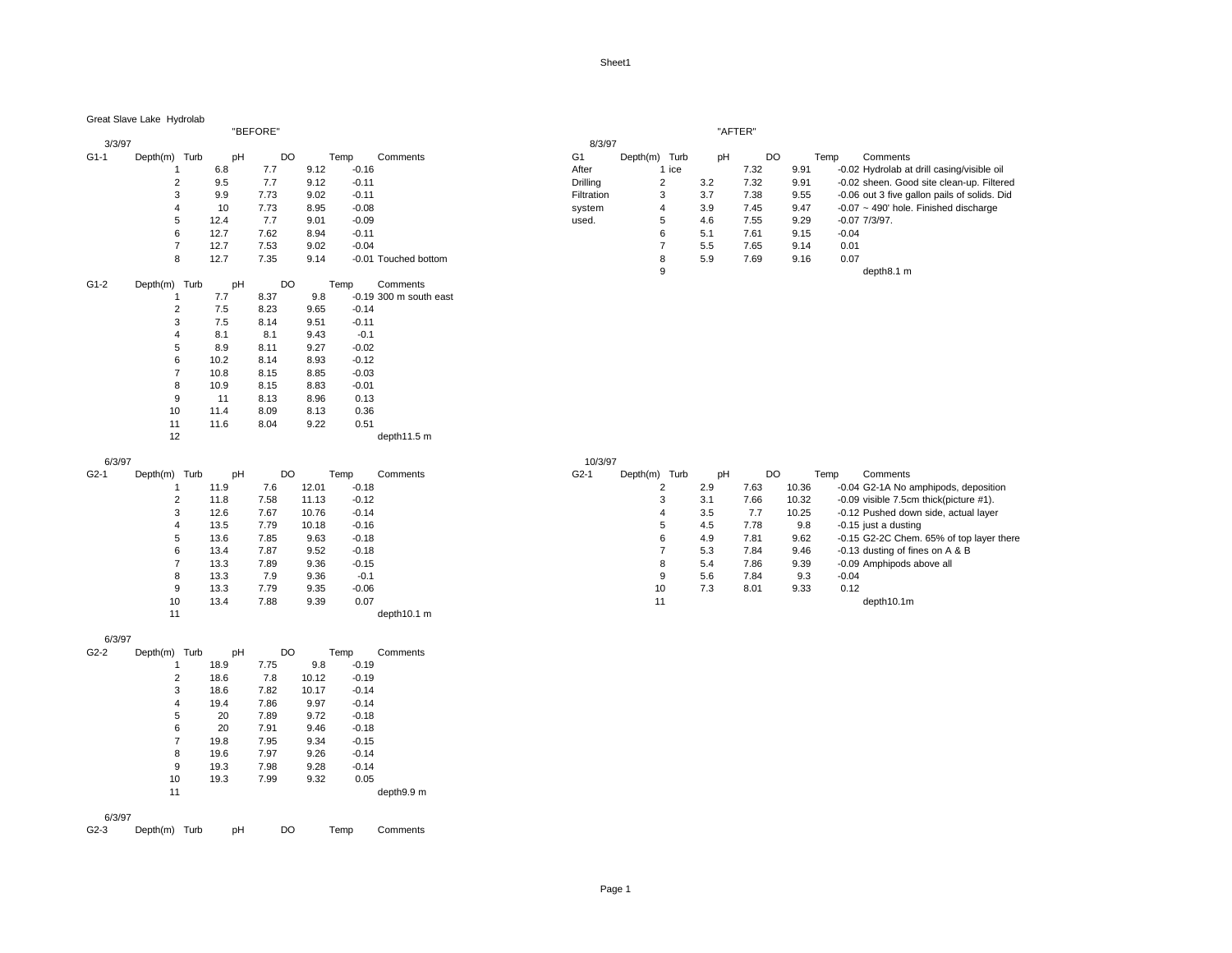|                | 22.9 | 7.92 | 10.16 | $-0.13$                                            |
|----------------|------|------|-------|----------------------------------------------------|
| $\overline{2}$ | 17.5 | 7.89 | 10.32 | -0.13 Bottom sed. seemed frozen, had               |
| 3              | 17.3 | 7.91 |       | 10.27 . Fine -.13 to punch through crust. Fine ice |
| $\overline{4}$ | 17.5 | 7.93 | 10.02 | -0.16 slush rose whenever corer hit                |
| 5              | 18.1 | 7.97 | 9.66  | -0.18 bottom, over 4' of ice, very hard            |
| 6              | 18.2 | 7.99 | 9.45  | -0.17 just a few inches of snow.                   |
| $\overline{7}$ | 18.2 | 8    | 9.37  | $-0.13$                                            |
| 8              | 18.1 | 8.01 | 9.3   | $-0.11$                                            |
| 9              | 18   | 8.01 | 9.25  | $-0.04$                                            |
| 10             | 17.9 | 8    | 9.24  | 0.05                                               |
| 11             |      |      |       | depth10.1 m                                        |
|                |      |      |       |                                                    |

N62' 19.517" 700 ft W114' 29.768"

| 8/3/97  |                |      |           |       |         |                                                | 13/3/97 |                |      |           |      |         |                                              |
|---------|----------------|------|-----------|-------|---------|------------------------------------------------|---------|----------------|------|-----------|------|---------|----------------------------------------------|
| $G3-1$  | Depth(m) Turb  | pH   | DO        |       | Temp    | Comments                                       | $G3-1$  | Depth(m) Turb  | pH   | DO        |      | Temp    | Comments                                     |
|         | 2              | 9.1  | 7.93      | 9.27  |         | -0.16 Cores started @ 11:00 hrs. Moved         |         | 2              | 23.5 | 7.85      | 9.06 |         | -0.14 Collar 13:10 hrs oily film on surface. |
|         | 3              | 8.7  | 7.92      | 9.4   |         | $-0.17$ ~ 13m N b bottom @ 8m was              |         | 3              | 23.2 | 7.86      | 9.09 | $-0.16$ |                                              |
|         | 4              | 9.3  | 7.93      | 9.36  |         | -0.18 rocky or frozen - couldn't get cores     |         |                | 24.3 | 7.86      | 8.83 | $-0.17$ |                                              |
|         | 5              | 9.8  | 7.95      | 9.21  |         | $-0.18$ up. $(4$ tries)                        |         |                | 24.3 | 7.86      | 8.56 | $-0.18$ |                                              |
|         | 6              | 9.9  | 7.96      | 9.14  | $-0.19$ |                                                |         | 6              | 24.1 | 7.88      | 8.46 | $-0.17$ |                                              |
|         | $\overline{7}$ | 9.9  | 7.96      | 9.12  | $-0.18$ |                                                |         |                | 22.7 | 7.92      | 8.17 | $-0.16$ |                                              |
|         | 8              | 9.9  | 7.97      | 9.09  | $-0.17$ |                                                |         |                | 22.5 | 7.93      | 8.16 | $-0.16$ |                                              |
|         | 9              |      |           |       |         | depth8.7 m                                     |         | 9              | 22.3 | 7.94      | 8.18 | $-0.12$ |                                              |
|         |                |      |           |       |         |                                                |         | 10             |      |           |      |         | depth9.4 m/temp -.11                         |
| 8/3/97  |                |      |           |       |         |                                                |         |                |      |           |      |         |                                              |
| $G3-2$  | Depth(m) Turb  | pH   | DO        |       | Temp    | Comments                                       | 13/3/97 |                |      |           |      |         |                                              |
|         | 2              | 10.2 | 7.91      | 10.05 | $-0.15$ |                                                | $G3-2$  | Depth(m) Turb  | pH   | <b>DO</b> |      | Temp    | Comments                                     |
|         | 3              | 10.2 | 7.93      | 10.13 | $-0.16$ |                                                |         | $\overline{2}$ | 22.9 | 8.16      | 8.22 |         | -0.16 15m from collar                        |
|         | $\overline{4}$ | 10.6 | 7.94      | 10.91 | $-0.18$ |                                                |         | 3              | 22.8 | 8.16      | 8.18 |         | -0.16 1st set of G3 cores taken 29.5m        |
|         | 5              | 11.2 | 7.96      | 9.71  | $-0.18$ |                                                |         | 4              | 22.9 | 8.15      | 8.13 |         | -0.17 NNE of collar. finished 15:25 hrs      |
|         | 6              | 11.5 | 7.97      | 9.55  | $-0.18$ |                                                |         |                | 22.9 | 8.16      | 8.06 |         | -0.17 G3-2 A-D no traces of fines on 4       |
|         | $\overline{7}$ | 11.6 | 7.98      | 9.42  | $-0.18$ |                                                |         | 6              | 22.7 | 8.16      | 8.02 |         | -0.17 core surfaces, amphipods~6 per?        |
|         | 8              | 11.6 | 7.99      | 9.36  | $-0.17$ |                                                |         |                | 22.5 | 8.16      | 7.99 |         | -0.16 snails, calms visible.                 |
|         | 9              | 11.6 | 7.99      | 9.33  | $-0.14$ |                                                |         | 8              | 22.3 | 8.16      | 7.96 | $-0.16$ |                                              |
|         | 10             |      |           |       |         | depth9.3 m/temp -.11                           |         | 9              | 22.3 | 8.16      | 7.95 | $-0.14$ |                                              |
|         |                |      |           |       |         |                                                |         | 10             |      |           |      |         | depth9.8 m/temp-.14                          |
| 8/3/97  |                |      |           |       |         |                                                |         |                |      |           |      |         |                                              |
| $G3-3$  | Depth(m) Turb  | pH   | <b>DO</b> |       | Temp    | Comments                                       | 13/3/97 |                |      |           |      |         |                                              |
|         | 2              | 11.9 | 7.88      | 10.97 | $-0.15$ |                                                | $G3-3$  | Depth(m) Turb  | pH   | <b>DO</b> |      | Temp    | Comments                                     |
|         | 3              | 11.9 | 7.89      | 10.82 | $-0.15$ |                                                |         | 2              | 23.7 | 7.98      | 7.89 |         | -0.16 50 m from collar                       |
|         | 4              | 12.1 | 7.91      | 10.61 | $-0.17$ |                                                |         | 3              | 23.2 | 7.98      | 7.94 | $-0.16$ |                                              |
|         | 5              | 12.7 | 7.95      | 10.19 | $-0.19$ |                                                |         |                | 23.3 | 7.99      | 7.88 | $-0.17$ |                                              |
|         | 6              | 12.9 | 7.97      | 9.93  | $-0.18$ |                                                |         |                | 23.3 | 8         | 7.81 | $-0.17$ |                                              |
|         | $\overline{7}$ | 12.8 | 7.98      | 9.73  | $-0.18$ |                                                |         | 6              | 23.2 | 8.01      | 7.78 | $-0.17$ |                                              |
|         | 8              | 12.7 | 7.99      | 9.63  | $-0.15$ |                                                |         |                | 23.3 | 8.01      | 7.76 | $-0.17$ |                                              |
|         | 9              | 12.7 | 7.99      | 9.53  | $-0.11$ |                                                |         |                | 23.3 | 8.02      | 7.77 | $-0.15$ |                                              |
|         | 10             |      |           |       |         | depth9.9 m/temp -.03                           |         | 9              | 23.4 | 8.02      | 7.76 | $-0.1$  |                                              |
|         |                |      |           |       |         |                                                |         | 10             | 23.5 | 8.03      | 7.76 | $-0.05$ |                                              |
| 10/3/97 |                |      |           |       |         |                                                |         | 11             |      |           |      |         | depth10.3 m                                  |
| $G4-1$  | Depth(m) Turb  | pH   | <b>DO</b> |       | Temp    | Comments                                       |         |                |      |           |      |         |                                              |
|         | 2              | 12.3 | 7.96      | 10.6  |         | -0.17 15:00 hrs wind ENE~ 25 kms               | 16/3/97 |                |      |           |      |         |                                              |
|         | 3              | 11.7 | 7.96      | 10.87 |         | $-0.15$ and sunny.                             | $G4-1$  | Depth(m) Turb  | pH   | <b>DO</b> |      | Temp    | Comments                                     |
|         | 4              | 12.3 | 8.01      | 10.77 |         | -0.17 G4 shut down mid-morning 13/3/97         |         | 2              | 20.1 | 8.13      | 8.25 |         | -0.16 13:50 hrs                              |
|         | 5              | 13.6 | 8.03      | 10.32 |         | $-0.17$ at $\sim$ 500' (487+/-), moving to G5. |         | 3              | 19.6 | 8.12      | 8.08 |         | -0.16 G4-1A core had light coating only.     |
|         | 6              | 13.6 | 8.06      | 9.9   | $-0.17$ |                                                |         | 4              | 19.5 | 8.12      | 7.98 |         | $-0.16$ Pictures # 7-9.                      |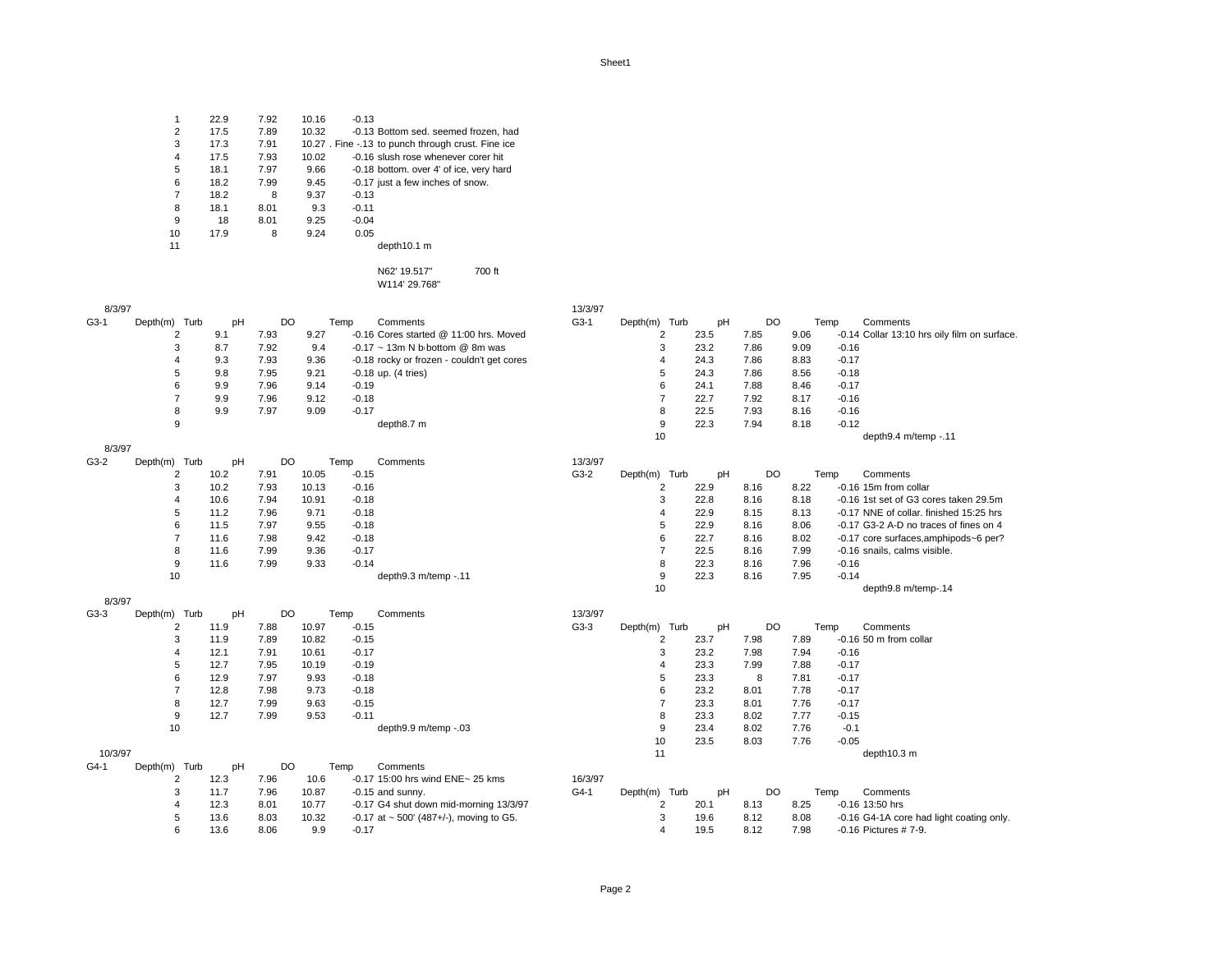13.7 8.08 9.65 -0.16 5 19.7 8.12 7.81 -0.16 13.8 8.09 9.49 -0.13 6 19.9 8.12 7.66 -0.17 13.8 8.09 9.46 -0.08 7 20 8.12 7.57 -0.16 13.9 8.09 9.32 -0.03 8 20 8.12 7.49 -0.16 13.9 8.08 9.27 0.02 9 20 8.13 7.43 -0.13 14 8.07 9.21 0.09 10 20.1 8.12 7.47 -0.02 13.9 8.06 9.19 0.18 11 20.3 8.12 7.39 0 depth13.8 m/temp .24 12 20.4 8.11 7.33 0.07 20.5 8.09 7.33 0.14 10/3/97 14 depth13.7 m G4-2 Depth(m) Turb pH DO Temp Comments<br>2 14.9 8.04 9.73 -0.14 14.9 8.04 9.73 -0.14 16/3/97 14.6 8.04 10 -0.14 G4-2 Depth(m) Turb pH DO Temp Comments 14.8 8.04 9.77 -0.16 2 20.6 8.26 8.18 -0.16 14:00 hrs 14.9 8.05 9.56 -0.17 3 20.3 8.24 7.93 -0.16 15.4 8.06 9.34 -0.17 4 20.1 8.23 7.81 -0.16 15.5 8.07 9.21 -0.15 5 20.2 8.24 7.65 -0.17 15.6 8.07 9.19 -0.13 6 20.5 8.24 7.47 -0.17 15.6 8.06 9.17 -0.09 7 20.5 8.23 7.26 -0.16 15.7 8.06 9.17 -0.01 8 20.5 8.23 7.19 -0.13 15.8 8.06 9.17 0.02 9 20.5 8.23 7.15 -0.13 15.7 8.06 9.08 0.08 10 20.5 8.22 7.12 -0.08 15.7 8.05 9.07 0.14 11 20.6 8.21 7.15 0 depth13.2m/temp .14 12 20.7 8.2 7.17 0.11 20.8 depth12.9 m 10/3/97 G4-3 Depth(m) Turb pH DO Temp Comments 16/3/97<br>2 24.1 8.32 7.37 -0.14 64-3 24.1 8.32 7.37 -0.14 G4-3 Depth(m) Turb pH DO Temp Comments 23.7 8.34 7.54 -0.13 2 21.1 8.12 8.02 -0.16 14:10 hrs 23.9 8.35 8.14 -0.14 3 20.6 8.13 7.57 -0.16 24.1 8.34 8.75 -0.16 4 20.5 8.12 7.31 -0.16 24.1 8.34 8.86 -0.16 5 20.5 8.13 7.21 -0.16 23.7 8.32 8.87 -0.15 6 20.4 8.14 7.12 -0.17 23.1 8.32 8.87 -0.14 7 20.4 8.14 7.05 -0.16 22.2 8.31 8.78 -0.09 8 20.3 8.14 7.01 -0.16 21.8 8.29 8.72 -0.03 9 20.3 8.14 6.98 -0.12 21.2 8.28 8.75 0.01 10 20.3 8.14 7.01 -0.06 20.5 8.24 8.72 0.11 11 20.4 8.13 7.01 0.01 19.8 8.22 8.69 0.2 12 20.5 8.12 6.93 0.08 19.4 8.21 8.73 0.33 13 20.5 8.11 6.95 0.14 19.2 8.19 8.87 0.63 14 20.6 8.09 7.07 0.26 16 depth15.3 m 15 depth15.3 m 15 depth ? depth ? 13/03/97 16/3/97 G5-1 Depth(m) Turb pH DO Temp Comments G5-1 Depth(m) Turb pH DO Temp Comments 2 11.2 7.97 10.1 -0.17 09:30 hrs -30c sunny and calm 2 18.1 7.92 9.16 -0.12 13:35 hrs<br>3 11.3 7.96 9.95 -0.15 G5 very short hole (1 shift). 3 16.9 7.89 9.39 -0.12 Sunny and windy 3 11.3 7.96 9.95 -0.15 G5 very short hole (1 shift). <br>3 16.9 7.89 9.39 -0.12<br>4 17.2 7.9 9.3 -0.15 11.7 7.97 9.64 -0.17 4 17.2 7.9 9.3 -0.15 12.1 8 9.46 -0.17 5 17.8 7.93 9.01 -0.16

> 12.1 8.01 9.28 -0.17 6 18.4 7.96 8.78 -0.16 12.1 8.01 9.18 -0.17 7 18.6 7.97 8.65 -0.14 12.1 8.02 9.14 -0.14 8 18.7 7.98 8.6 -0.12 12.1 8.02 9.11 -0.09 9 18.7 7.98 8.53 -0.11 12.2 8.02 9.05 -0.06 10 18.7 7.99 8.51 -0.06 12.2 8.01 9.07 0.02 11 18.8 7.99 8.53 0.03 12.3 8 9.04 0.11 12 19 7.97 8.59 0.18 12.2 7.98 9.1 0.27 13 19.1 7.93 8.61 0.36

> > Page 3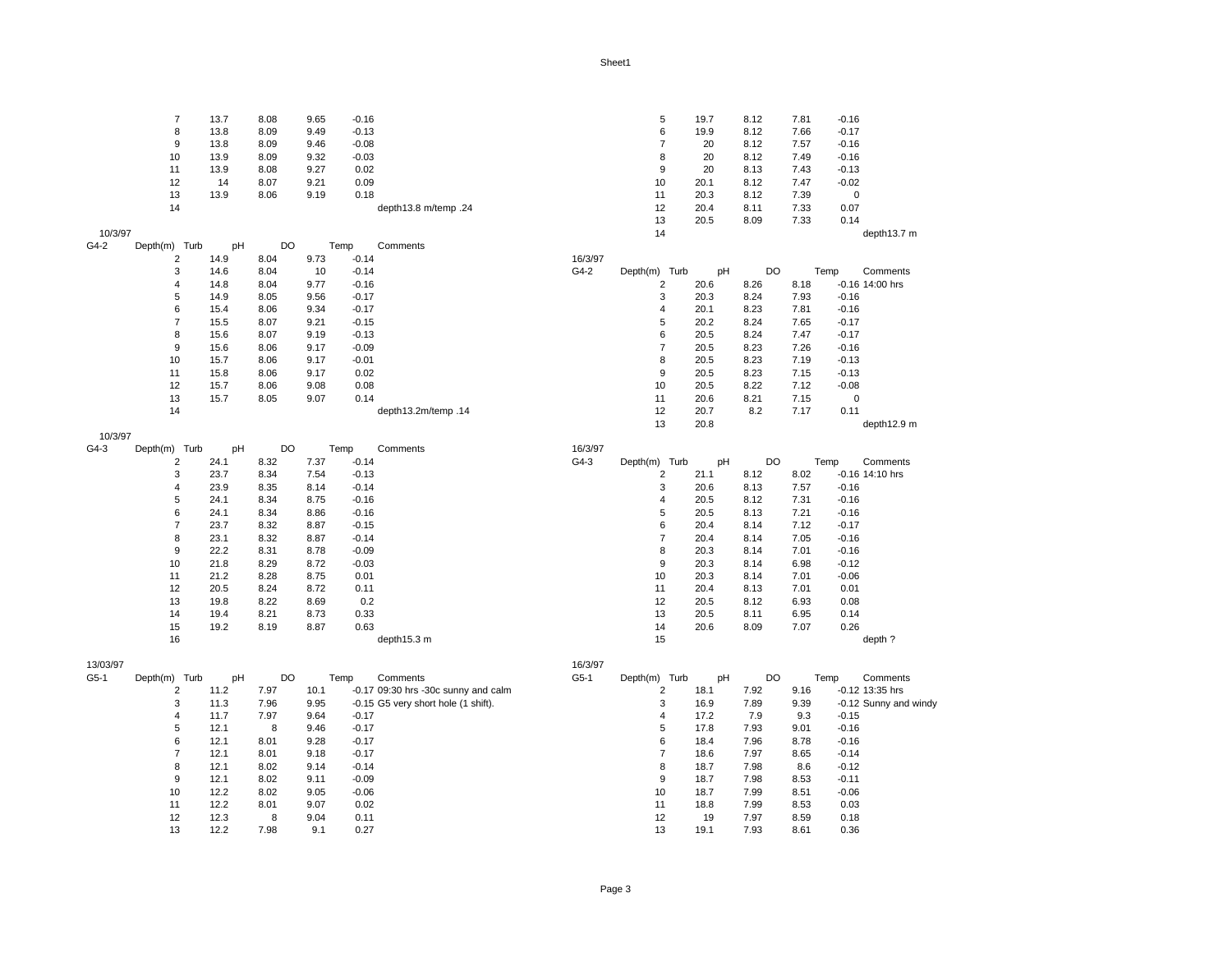|                   | 14               |      |           |      |         | depth13.6 m/temp .31                      |                   | 14                       |      |           |      |         | depth13.7 m                        |
|-------------------|------------------|------|-----------|------|---------|-------------------------------------------|-------------------|--------------------------|------|-----------|------|---------|------------------------------------|
|                   |                  |      |           |      |         |                                           |                   |                          |      |           |      |         |                                    |
| 13/3/97           |                  |      |           |      |         |                                           | 16/3/97           |                          |      |           |      |         |                                    |
| $G5-2$            | Depth(m) Turb    | pH   | <b>DO</b> |      | Temp    | Comments                                  | $G5-2$            | Depth(m) Turb            | pH   | <b>DO</b> |      | Temp    | Comments                           |
|                   | 2                | 7.4  | 7.89      | 10.3 |         | -0.12 4feet east of collar                |                   | $\overline{c}$           | 16.4 | 7.71      | 9.64 |         | -0.1 Sunny and windy               |
|                   | 3                | 7.4  | 7.89      | 10.9 | $-0.13$ |                                           |                   | 3                        | 16.2 | 7.72      | 9.79 | $-0.13$ |                                    |
|                   | $\overline{4}$   | 7.9  | 7.9       | 9.84 | $-0.16$ |                                           |                   | $\overline{4}$           | 16.8 | 7.74      | 9.57 | $-0.14$ |                                    |
|                   | 5                | 8.7  | 7.94      | 9.59 | $-0.17$ |                                           |                   | 5                        | 17.3 | 7.76      | 9.35 | $-0.15$ |                                    |
|                   | 6                | 8.9  | 7.95      | 9.45 | $-0.16$ |                                           |                   | 6                        | 17.6 | 7.8       | 9.2  | $-0.15$ |                                    |
|                   | $\overline{7}$   | 9.1  | 7.97      | 9.3  | $-0.17$ |                                           |                   | $\overline{7}$           | 17.7 | 7.81      | 9.15 | $-0.13$ |                                    |
|                   | 8                | 9.2  | 7.98      | 9.25 | $-0.14$ |                                           |                   | 8                        | 17.9 | 7.83      | 9.09 | $-0.1$  |                                    |
|                   | 9                | 9.3  | 7.98      | 9.19 | $-0.12$ |                                           |                   | 9                        | 18   | 7.84      | 9.01 | $-0.06$ |                                    |
|                   | 10               | 9.4  | 7.99      | 9.17 | $-0.05$ |                                           |                   | 10                       | 18.1 | 7.85      | 9.01 | 0.01    |                                    |
|                   | 11               | 9.6  | 7.98      | 9.18 | 0.03    |                                           |                   | 11                       | 18.2 | 7.85      | 9.01 | 0.01    |                                    |
|                   | 12               | 9.6  | 7.97      | 9.11 | 0.06    |                                           |                   | 12                       | 18.3 | 7.84      | 9.05 | 0.23    |                                    |
|                   | 13               | 9.7  | 7.95      | 9.24 | 0.27    |                                           |                   | 13                       | 18.9 | 7.81      | 9.01 | 0.37    |                                    |
|                   | 14               |      |           |      |         | depth13.3 m                               |                   | 14                       |      |           |      |         | depth13.1 m                        |
|                   |                  |      |           |      |         |                                           |                   |                          |      |           |      |         |                                    |
| 13/3/97<br>$G5-3$ | Depth(m) Turb    | pH   | <b>DO</b> |      | Temp    | Comments                                  | 16/3/97<br>$G5-3$ | Depth(m) Turb            | pH   | DO        |      | Temp    | Comments                           |
|                   | $\overline{c}$   | 12.2 | 7.82      | 9.91 |         | -0.13 G5-1 thru 3 cores done by 12:15 hrs |                   | $\overline{c}$           | 13.3 | 7.72      | 9.35 |         | $-0.13$ 13:00 hrs sunny and windy. |
|                   | 3                | 12   | 7.81      | 9.79 | $-0.15$ |                                           |                   | 3                        | 13.3 | 7.74      | 9.42 |         | -0.14 50 m south of collar         |
|                   | $\overline{4}$   | 11.7 | 7.83      | 9.64 | $-0.16$ |                                           |                   | 4                        | 14.1 | 7.78      | 9.19 | $-0.15$ |                                    |
|                   | 5                | 11.7 | 7.86      | 9.48 | $-0.17$ |                                           |                   | 5                        | 14.4 | 7.81      | 9.05 | $-0.16$ |                                    |
|                   | 6                | 11.5 | 7.87      | 9.41 | $-0.17$ |                                           |                   | 6                        | 14.6 | 7.82      | 9    | $-0.16$ |                                    |
|                   | $\overline{7}$   | 11.4 | 7.88      | 9.35 | $-0.16$ |                                           |                   | $\overline{7}$           | 14.8 | 7.84      | 8.98 | $-0.13$ |                                    |
|                   | 8                | 11.4 | 7.89      | 9.29 | $-0.14$ |                                           |                   | 8                        | 14.9 | 7.85      | 8.95 | $-0.12$ |                                    |
|                   | $\boldsymbol{9}$ | 11.7 | 7.9       | 9.26 | $-0.09$ |                                           |                   | $\boldsymbol{9}$         | 15.1 | 7.86      | 8.97 | $-0.09$ |                                    |
|                   | 10               | 11.9 | 7.9       | 9.24 | $-0.04$ |                                           |                   | 10                       | 15.3 | 7.86      | 9.02 | $-0.03$ |                                    |
|                   | 11               | 12   | 7.9       | 9.21 | $-0.01$ |                                           |                   | 11                       | 15.4 | 7.86      | 9.11 | 0.14    |                                    |
|                   | 12               | 12   | 7.89      | 9.31 | 0.14    |                                           |                   | 12                       | 15.5 | 7.85      | 9.06 | 0.2     |                                    |
|                   | 13               | 12   | 7.87      | 9.3  | 0.26    |                                           |                   | 13                       |      |           |      |         | depth12.8 m                        |
|                   | 14               |      |           |      |         | depth13.2 m/temp .32                      |                   |                          |      |           |      |         |                                    |
|                   |                  |      |           |      |         |                                           | 17/3/97           |                          |      |           |      |         |                                    |
| 14/3/97           |                  |      |           |      |         |                                           | G6-1              | Depth(m) Turb            | pH   | DO        |      | Temp    | Comments                           |
| G6-1              | Depth(m) Turb    | pH   | DO        |      | Temp    | Comments                                  |                   | 2                        | 3.8  | 7.89      | 8.87 | $-0.03$ |                                    |
|                   | $\overline{c}$   | 17.2 | 7.59      | 9.34 |         | -0.08 No sediment samples taken at        |                   | 3                        | 4.1  | 7.84      | 8.87 | $-0.06$ |                                    |
|                   | 3                | 17.7 | 7.56      | 9.19 |         | -0.04 collar, drilled 3 holes and hit     |                   | 4                        | 4.3  | 7.86      | 8.8  | $-0.09$ |                                    |
|                   | 4                | 18.3 | 7.6       | 8.98 |         | -0.05 bedrock.                            |                   | 5                        | 5.5  | 7.89      | 8.77 | $-0.14$ |                                    |
|                   | 5                | 19   | 7.67      | 8.73 |         | -0.09 Overcast light winds $\sim$ -25c    |                   | 6                        | 5.6  | 7.93      | 8.77 | $-0.14$ |                                    |
|                   | 6                | 19.7 | 7.77      | 8.53 | $-0.15$ |                                           |                   | $\overline{\mathcal{I}}$ | 5.7  | 7.95      | 8.77 | $-0.13$ |                                    |
|                   | $\overline{7}$   | 20   | 7.81      | 8.58 | $-0.1$  |                                           |                   | 8                        |      |           |      |         | depth7.1 m                         |
|                   | 8                |      |           |      |         | depth7.1 m/temp -.09                      |                   |                          |      |           |      |         |                                    |
|                   |                  |      |           |      |         |                                           | 17/3/97           |                          |      |           |      |         |                                    |
| 14/3/97           |                  |      |           |      |         |                                           | G6-2              | Depth(m) Turb            | pH   | DO        |      | Temp    | Comments                           |
| G6-2              | Depth(m) Turb    | pH   | DO        |      | Temp    | Comments                                  |                   | 2                        | 4.2  | 7.9       | 9.66 | $-0.05$ |                                    |
|                   | $\overline{2}$   | 16.7 | 7.65      | 9.1  |         | -0.04 G6-2 sediments A-D taken, none      |                   | 3                        | 4.8  | 7.8       | 9.49 | $-0.03$ |                                    |
|                   | 3                | 17   | 7.64      | 9.01 |         | -0.05 from collar.                        |                   | 4                        | 5.9  | 7.81      | 9.28 | $-0.07$ |                                    |
|                   | 4                | 17.4 | 7.67      | 8.86 | $-0.05$ |                                           |                   | 5                        | 7.1  | 7.87      | 9.15 | $-0.12$ |                                    |
|                   | 5                | 18   | 7.71      | 8.61 | $-0.07$ |                                           |                   | 6                        | 7.6  | 7.95      | 9.01 | $-0.14$ |                                    |
|                   | 6                | 18.3 | 7.75      | 8.53 | $-0.08$ |                                           |                   | $\overline{7}$           | 7.7  | 7.98      | 8.97 | $-0.14$ |                                    |
|                   | $\overline{7}$   | 18.5 | 7.77      | 8.5  | $-0.08$ |                                           |                   | 8                        | 7.9  | 7.99      | 8.94 | $-0.12$ |                                    |
|                   | 8                | 18.8 | 7.8       | 8.53 | $-0.06$ |                                           |                   | 9                        | 8    | 8.02      | 9    | $-0.08$ |                                    |
|                   | 9                | 19.5 | 7.82      | 8.72 | 0.08    |                                           |                   | 10                       | 8.4  | 8.03      | 9.29 | 0.29    |                                    |
|                   | 10               | 19.6 | 7.84      | 8.83 | 0.27    |                                           |                   | 11                       | 9.6  | 7.97      | 9.46 | 0.8     |                                    |
|                   | 11               | 20   | 7.81      | 9.01 | 0.52    |                                           |                   | 12                       | 9.8  | 7.84      | 8.91 | 1.33    |                                    |
|                   | 12               | 20.2 | 7.72      | 8.91 | 1.05    |                                           |                   | 13                       |      |           |      |         | depth12.3 m                        |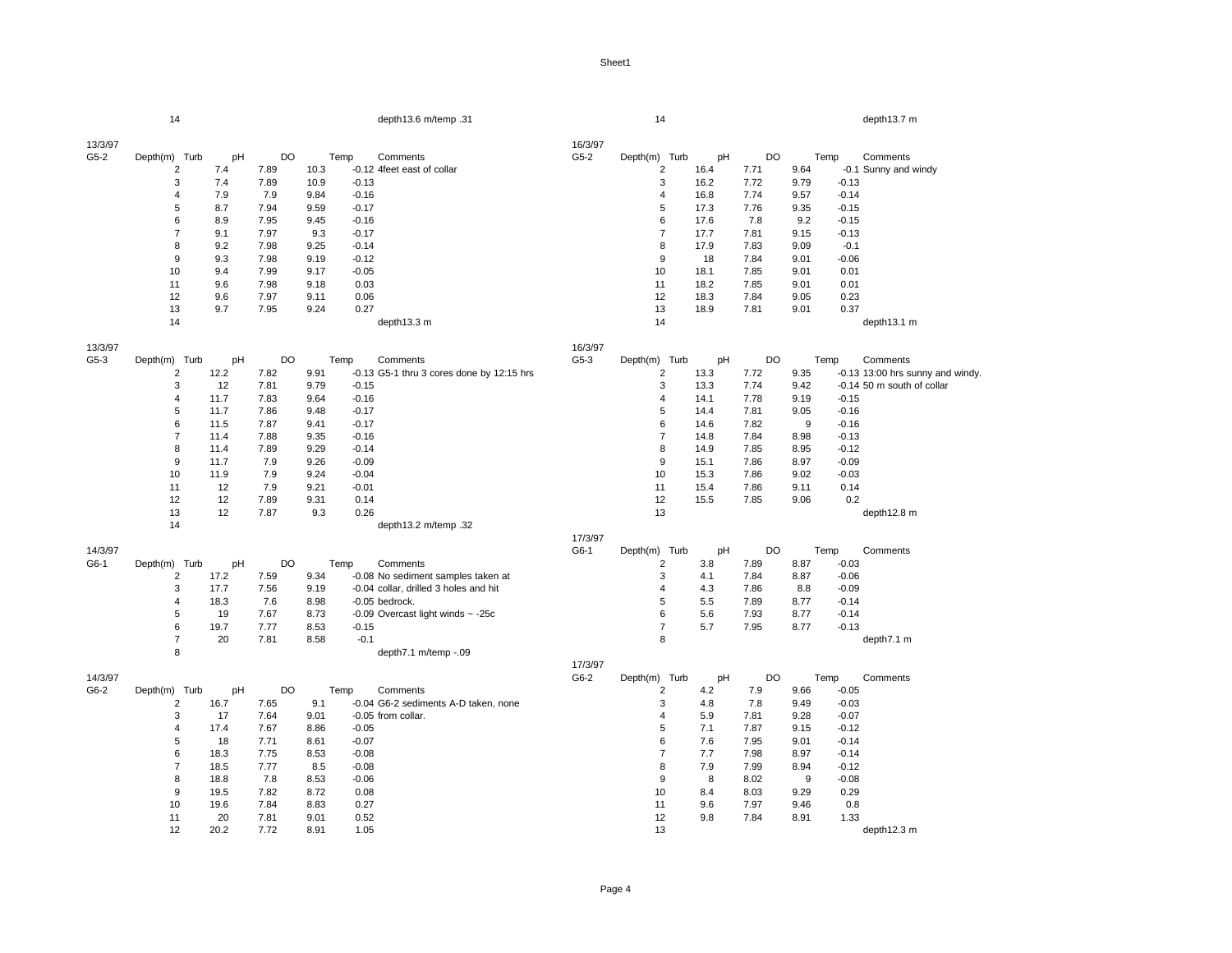|         | 13                                                           |      |      |      |         | depth12.3 m/temp 1.32              |         |                  |                |           |      |         |                                       |
|---------|--------------------------------------------------------------|------|------|------|---------|------------------------------------|---------|------------------|----------------|-----------|------|---------|---------------------------------------|
|         |                                                              |      |      |      |         |                                    | 17/3/97 |                  |                |           |      |         |                                       |
| 14/3/97 |                                                              |      |      |      |         |                                    | G6-3    | Depth(m) Turb    | pH             | DO        |      | Temp    | Comments                              |
| G6-3    | Depth(m) Turb                                                | pH   | DO   |      | Temp    | Comments                           |         | $\overline{2}$   | 9.1            | 7.92      | 9.02 | $-0.04$ |                                       |
|         | $\mathbf{1}$                                                 | 12.6 | 7.4  | 8.53 | $-0.04$ |                                    |         | 3                | 9.1            | 7.89      | 8.97 | $-0.05$ |                                       |
|         | $\overline{2}$                                               | 12.4 | 7.38 | 8.7  | $-0.02$ |                                    |         | $\overline{4}$   | 9.5            | 7.92      | 8.8  | $-0.06$ |                                       |
|         | $\sqrt{3}$                                                   | 12.6 | 7.42 | 8.59 | $-0.05$ |                                    |         | 5                | 9.8            | 7.94      | 8.64 | $-0.1$  |                                       |
|         | $\overline{4}$                                               | 12.9 | 7.45 | 8.49 | $-0.09$ |                                    |         | 6                | 10.8           | 7.96      | 8.62 | $-0.13$ |                                       |
|         | 5                                                            | 13.5 | 7.52 | 8.56 | $-0.08$ |                                    |         | $\overline{7}$   | 10.8           | 8.01      | 8.61 | $-0.13$ |                                       |
|         | 6                                                            | 13.5 | 7.52 | 8.5  | $-0.13$ |                                    |         | 8                | 11.2           | 8.05      | 8.61 | $-0.09$ |                                       |
|         | $\overline{7}$                                               | 14.1 | 7.58 | 8.62 | $-0.1$  |                                    |         | 9                | 11.4           | 8.05      | 8.7  | 0.05    |                                       |
|         | 8                                                            | 14.4 | 7.61 | 8.72 | $-0.03$ |                                    |         | 10               | 11.9           | 8.04      | 8.83 | 0.19    |                                       |
|         | 9                                                            | 14.5 | 7.62 | 8.92 | 0.14    |                                    |         | 11               | 12.3           | 8         | 9.01 | 0.51    |                                       |
|         |                                                              |      | 7.62 |      |         |                                    |         | 12               |                | 7.93      |      | 1.01    |                                       |
|         | 10                                                           | 14.7 |      | 8.98 | 0.34    |                                    |         |                  | 13.1           |           | 9.11 |         |                                       |
|         | 11                                                           | 15   | 7.58 | 9.37 | 0.75    |                                    |         | 13               | 14.7           | 7.76      | 7.88 | 1.65    |                                       |
|         | 12                                                           | 15.4 | 7.49 | 8.79 | 1.56    |                                    |         | 14               |                |           |      |         | depth13.1 m                           |
|         | 13                                                           | 15.7 | 7.41 | 7.6  | 1.74    |                                    |         |                  |                |           |      |         |                                       |
|         | 14                                                           |      |      |      |         | depth13.2 m/temp1.86               | 19/3/97 |                  |                |           |      |         |                                       |
|         |                                                              |      |      |      |         |                                    | $G7-1$  | Depth(m) Turb    | pH             | <b>DO</b> |      | Temp    | Comments                              |
|         | G7-1 no hydrolab before data due to early move of the rig    |      |      |      |         |                                    |         | $\overline{2}$   | 5.6            | 7.73      | 9.1  | $-0.02$ |                                       |
|         | Cores taken 2m SSW of collar hole, 4 samples 2 bottles each. |      |      |      |         |                                    |         | 3                | 5.6            | 7.71      | 9.1  | 0.01    |                                       |
|         | ~ 6 inches of moss over mixed 3 inches over clay.            |      |      |      |         |                                    |         | $\overline{4}$   | 5.8            | 7.71      | 9.07 | 0.1     |                                       |
|         |                                                              |      |      |      |         |                                    |         | 5                | 6.2            | 7.74      | 9.09 | 0.15    |                                       |
|         |                                                              |      |      |      |         |                                    |         | 6                |                |           |      |         | Depth4.8 m?                           |
|         |                                                              |      |      |      |         |                                    |         |                  |                |           |      |         |                                       |
|         |                                                              |      |      |      |         |                                    | 19/3/97 |                  |                |           |      |         |                                       |
|         | G7-2 no hydrolab before data due to early move of the rig    |      |      |      |         |                                    | $G7-2$  | Turb<br>Depth(m) | pH             | <b>DO</b> |      | Temp    | Comments                              |
|         | Camera #2 shots 5-6 G7-2A                                    |      |      |      |         |                                    |         | $\overline{2}$   | 2.6            | 7.77      | 9.25 | $-0.02$ |                                       |
|         |                                                              |      |      |      |         |                                    |         | 3                | 2.8            | 7.71      | 9.03 | 0.03    |                                       |
|         |                                                              |      |      |      |         |                                    |         | $\overline{4}$   | 3.3            | 7.71      | 8.99 | 0.08    |                                       |
|         |                                                              |      |      |      |         |                                    |         | 5                | $\overline{4}$ | 7.75      | 8.84 | $-0.01$ |                                       |
|         |                                                              |      |      |      |         |                                    |         | 6                | 6.1            | 7.96      | 8.75 | $-0.02$ |                                       |
|         |                                                              |      |      |      |         |                                    |         | $\overline{7}$   |                |           |      |         |                                       |
|         |                                                              |      |      |      |         |                                    |         |                  |                |           |      |         | depth6.0 m?                           |
|         |                                                              |      |      |      |         |                                    |         |                  |                |           |      |         |                                       |
|         |                                                              |      |      |      |         |                                    | 19/3/97 |                  |                |           |      |         |                                       |
|         | G7-3 no hydrolab before data due to early move of the rig.   |      |      |      |         |                                    | $G7-3$  | Depth(m) Turb    | pH             | DO        |      | Temp    | Comments                              |
|         |                                                              |      |      |      |         |                                    |         | $\overline{c}$   | 2.6            | 7.74      | 8.56 | $-0.02$ |                                       |
|         |                                                              |      |      |      |         |                                    |         | 3                | 2.8            | 7.71      | 8.53 | $-0.03$ |                                       |
|         |                                                              |      |      |      |         |                                    |         | $\overline{4}$   | 3.2            | 7.7       | 8.5  | $-0.03$ |                                       |
|         |                                                              |      |      |      |         |                                    |         | 5                | 3.7            | 7.73      | 8.47 | $-0.07$ |                                       |
|         |                                                              |      |      |      |         |                                    |         | 6                | 4.2            | 7.77      | 8.51 | $-0.08$ |                                       |
|         |                                                              |      |      |      |         |                                    |         | $\overline{7}$   | 4.6            | 7.81      | 8.55 | $-0.07$ |                                       |
|         |                                                              |      |      |      |         |                                    |         | 8                | 5.1            | 7.84      | 8.61 | $-0.04$ |                                       |
|         |                                                              |      |      |      |         |                                    |         | $9\,$            | 5.3            | 7.86      | 8.67 | 0.01    |                                       |
|         |                                                              |      |      |      |         |                                    |         | 10               | 5.5            | 7.88      | 8.71 | 0.06    |                                       |
|         |                                                              |      |      |      |         |                                    |         | 11               | 5.7            | 7.89      | 8.93 | 0.28    |                                       |
|         |                                                              |      |      |      |         |                                    |         | 12               | 5.9            | 7.85      | 9.11 | 0.52    |                                       |
|         |                                                              |      |      |      |         |                                    |         | 13               |                |           |      |         | depth12.1 m                           |
|         |                                                              |      |      |      |         |                                    |         |                  |                |           |      |         |                                       |
| 17/3/97 |                                                              |      |      |      |         |                                    | 19/3/97 |                  |                |           |      |         |                                       |
|         |                                                              |      |      |      |         |                                    |         |                  |                |           |      |         |                                       |
| G8-1    | Depth(m) Turb                                                | pH   | DO   |      | Temp    | Comments                           | G8-1    | Depth(m) Turb    | pH             | DO        |      | Temp    | Comments                              |
|         | $\overline{c}$                                               | 13.8 | 7.56 | 6.79 |         | -0.06 No core samples taken at G8. |         | $\sqrt{2}$       | 18.6           | 7.79      | 9.14 |         | -0.09 Poor site clean-up-cement, dull |
|         | 3                                                            |      |      |      |         | depth2.7 m                         |         | 3                |                |           |      |         | fines, grease smears @ 10:30 hrs.     |
|         |                                                              |      |      |      |         |                                    |         |                  |                |           |      |         | May have went back to clean-up        |
| 18/3/97 |                                                              |      |      |      |         |                                    |         |                  |                |           |      |         | later.Should check.                   |
| G9-1    | Depth(m) Turb                                                | pH   | DO   |      | Temp    | Comments                           |         |                  |                |           |      |         |                                       |
|         | $\overline{2}$                                               | 5.4  | 7.76 | 8.56 |         | -0.06 16:10 hrs                    | 3/23/97 |                  |                |           |      |         |                                       |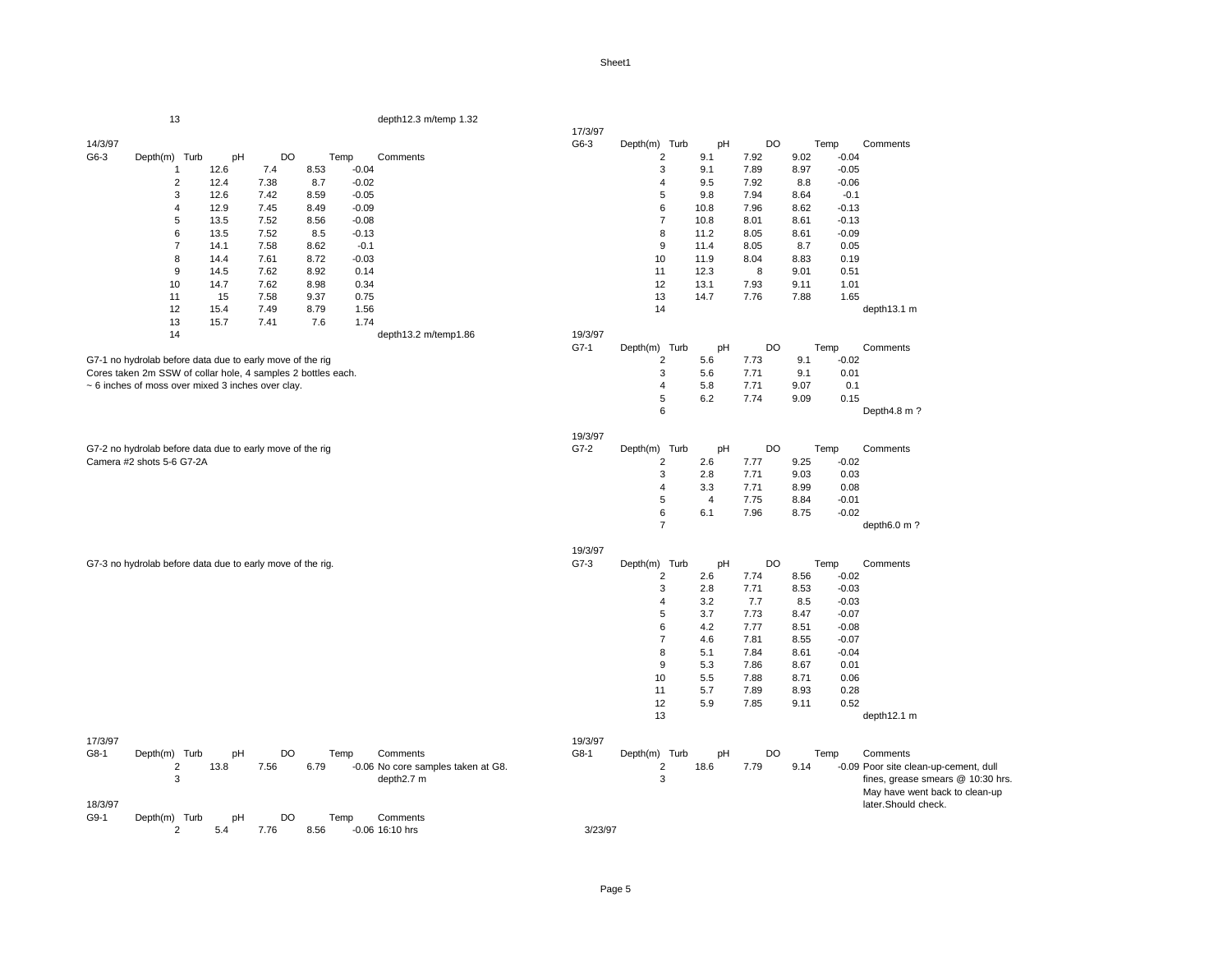|         | 3              | 5.2            | 7.75 | 8.47 | $-0.07$                                      | G9-1    | Depth(m) Turb    | pH   | DO        | Temp  |         | Comments                                                     |
|---------|----------------|----------------|------|------|----------------------------------------------|---------|------------------|------|-----------|-------|---------|--------------------------------------------------------------|
|         | $\overline{4}$ | 5.9            | 7.76 | 8.38 | $-0.07$                                      |         | $\overline{c}$   | 10.8 | 7.77      | 13.09 | $-0.02$ |                                                              |
|         | 5              | 6.5            | 7.8  | 8.21 | $-0.12$                                      |         | 3                | 10.7 | 7.73      | 13.21 | $-0.03$ |                                                              |
|         | 6              | $\overline{7}$ | 7.83 | 8.19 | $-0.14$                                      |         | $\overline{4}$   | 11.4 | 7.72      | 12.97 | $-0.06$ |                                                              |
|         | $\overline{7}$ | 7.4            | 7.86 | 8.19 | $-0.1$                                       |         | 5                | 12   | 8.77      | 12.87 | $-0.1$  |                                                              |
|         | 8              | 7.6            | 7.88 | 8.16 | $-0.09$                                      |         | 6                | 12.6 | 7.82      | 13    | $-0.12$ |                                                              |
|         | $\mathbf{Q}$   | 7.8            | 7.88 | 8.38 | 0.11                                         |         | $\overline{7}$   | 13.2 | 7.85      | 13.01 | $-0.14$ |                                                              |
|         | 10             | 8.5            | 7.86 | 8.41 | 0.34                                         |         | 8                | 13.6 | 7.88      | 13.02 | $-0.11$ |                                                              |
|         | 11             | 8.6            | 7.84 | 8.81 | 0.75                                         |         | $\boldsymbol{9}$ | 14.6 | 7.89      | 13.31 | 0.12    |                                                              |
|         | 12             | 8.9            | 7.75 | 8.4  | 1.29                                         |         | 10               | 16.4 | 7.86      | 13.28 | 0.45    |                                                              |
|         | 13             |                |      |      | depth12.5 m/temp 1.38                        |         | 11               | 17.7 | 7.79      | 13.12 | 0.89    |                                                              |
|         |                |                |      |      |                                              |         | 12               | 18   | 7.58      | 9.87  |         | 1.1 depth 12.4m                                              |
| 18/3/97 |                |                |      |      |                                              |         |                  |      |           |       |         |                                                              |
| G9-2    | Depth(m) Turb  | pH             | DO   |      | Temp<br>Comments                             | 3/23/97 |                  |      |           |       |         |                                                              |
|         | 2              | 11.3           | 7.84 | 8.59 | $-0.11$                                      | G9-2    | Depth(m) Turb    | pH   | <b>DO</b> | Temp  |         | Comments                                                     |
|         | 3              | 11.7           | 7.79 | 8.49 | $-0.04$                                      |         | 2                | 14.7 | 7.77      | 13.02 | $-0.04$ |                                                              |
|         | $\overline{4}$ | 12.4           | 7.82 | 8.32 | $-0.05$                                      |         | 3                | 15   | 7.73      | 13.02 | $-0.03$ |                                                              |
|         | 5              | 13             | 7.88 | 8    | $-0.12$                                      |         | $\overline{4}$   | 15.2 | 7.72      | 12.68 | $-0.04$ |                                                              |
|         | 6              | 13.5           | 7.96 | 7.94 | $-0.14$                                      |         | 5                | 16.1 | 7.75      | 12.58 | $-0.09$ |                                                              |
|         | $\overline{7}$ | 13.5           | 8    | 7.93 | $-0.1$                                       |         | 6                | 16.5 | 7.84      | 12.89 | $-0.13$ |                                                              |
|         | 8              | 13.4           | 8.01 | 7.9  | $-0.09$                                      |         | $\overline{7}$   | 16.6 | 7.88      | 12.85 | $-0.14$ |                                                              |
|         | 9              | 13.4           | 8.02 | 7.89 | $-0.05$                                      |         | 8                | 16.8 | 7.9       | 12.81 | $-0.12$ |                                                              |
|         | 10             | 13.4           | 8.02 | 8.03 | 0.14                                         |         | 9                | 19.6 | 7.9       | 12.74 | 0.03    |                                                              |
|         | 11             | 13.7           | 8.01 | 8.33 | 0.51                                         |         | 10               | 18.7 | 7.88      | 13.04 | 0.37    |                                                              |
|         | 12             | 13.9           | 7.95 | 8.46 | 0.96                                         |         | 11               | 20.8 | 7.85      | 12.93 | 0.64    |                                                              |
|         | 13             |                |      |      | depth12.7 m                                  |         | 12               | 19.7 | 7.78      | 11.77 |         | 1.17 depth 12.6m                                             |
|         |                |                |      |      |                                              |         |                  |      |           |       |         |                                                              |
| 18/3/97 |                |                |      |      |                                              | 3/23/97 |                  |      |           |       |         |                                                              |
| $G9-3$  | Depth(m) Turb  | pH             | DO   |      | Temp<br>Comments                             | $G9-3$  | Depth(m) Turb    | pH   | DO        | Temp  |         | Comments                                                     |
|         | 2              | 9.9            | 7.92 | 8.16 | -0.07 Judging bottom when hydrolab           |         | 2                | 14.7 | 7.7       | 12.66 | $-0.03$ |                                                              |
|         | 3              | 9.8            | 7.9  | 8.17 | -0.07 touched there appears to be            |         | 3                | 14.6 | 7.69      | 13.09 | $-0.03$ |                                                              |
|         | $\overline{4}$ | 10             | 7.89 | 8.05 | -0.08 sediment.                              |         | $\overline{4}$   | 15.7 | 7.66      | 12.9  | 0.05    |                                                              |
|         | 5              | 10.2           | 7.91 | 7.99 | $-0.12$                                      |         | $\,$ 5 $\,$      | 16.5 | 7.73      | 12.56 | $-0.1$  |                                                              |
|         | 6              | 10.8           | 7.96 | 8.05 | $-0.14$                                      |         | 6                | 16.6 | 7.83      | 12.87 | $-0.11$ |                                                              |
|         | $\overline{7}$ | 11.1           | 8.01 | 8.06 | $-0.11$                                      |         | $\overline{7}$   | 17.2 | 7.86      | 12.84 | $-0.12$ |                                                              |
|         | 8              | 11.2           | 8.02 | 8.07 | $-0.08$                                      |         | 8                | 19.8 | 7.9       | 12.85 | $-0.08$ |                                                              |
|         | 9              | 11.3           | 8.02 | 8.14 | $-0.01$                                      |         | 9                | 20.7 | 7.91      | 12.77 | $-0.04$ |                                                              |
|         | 10             | 11.7           | 7.99 | 8.4  | 0.33                                         |         | 10               | 24.6 | 7.91      | 12.99 | 0.33    |                                                              |
|         | 11             | 12.1           | 7.95 | 8.71 | 0.72                                         |         | 11               | 19.4 | 7.84      | 12.62 | 0.61    |                                                              |
|         | 12             | 12.3           | 7.81 | 8.14 | 1.23                                         |         | 12               | 19.5 | 7.74      | 11.22 |         | 1.04 depth 12.7m                                             |
|         | 13             |                |      |      | depth12.7 m/temp 1.55                        |         |                  |      |           |       |         |                                                              |
|         |                |                |      |      |                                              |         |                  |      |           |       |         |                                                              |
| 19/3/97 |                |                |      |      |                                              | 3/25/97 |                  |      |           |       |         |                                                              |
| G10-1   | Depth(m) Turb  | pH             | DO   |      | Temp<br>Comments                             | G10-1   | Depth(m) Turb    | pH   | DO        | Temp  |         | Comments                                                     |
|         | 2              | 12.7           | 8.09 | 7.81 | -0.07 Overcast, -16c east wind @ 20kms.      |         | 2                | 15.2 | 7.8       | 13.45 |         | -0.05 Data maybe unreliable due to mix-up of sample headings |
|         | 3              | 12.6           | 8.04 | 8.05 | -0.04 Cable shortened by $\sim$ 13m on winch |         | 3                | 15   | 7.8       | 13.35 | $-0.06$ |                                                              |
|         | $\overline{4}$ | 12.7           | 8.03 | 7.77 | -0.09 Cores started at 13:15 hrs, done       |         | $\overline{4}$   | 15.2 | 7.8       | 13.07 | $-0.09$ |                                                              |
|         | 5              | 13.5           | 8.05 | 7.49 | -0.14 by 14:30. This site has fine clays     |         | 5                | 15.9 | 7.83      | 13.04 | $-0.12$ |                                                              |
|         | 6              | 13.8           | 8.09 | 7.42 | -0.15 covered by med-fine gravel(1-1.5cm)    |         | 6                | 16.5 | 7.87      | 13.01 | $-0.13$ |                                                              |
|         | $\overline{7}$ | 13.8           | 8.11 | 7.37 | -0.14 and a thin organic layer. Amphipods    |         | $\overline{7}$   | 16.9 | 7.89      | 12.89 | $-0.11$ |                                                              |
|         | 8              | 13.8           | 8.12 | 7.36 | -0.1 as usual. Land use inspectors           |         | 8                | 17.1 | 7.9       | 12.89 | $-0.04$ |                                                              |
|         | 9              | 13.8           | 8.13 | 7.36 | -0.04 came by drill at G9 and our site at    |         | $\boldsymbol{9}$ | 17.3 | 7.9       | 12.89 | 0.06    |                                                              |
|         | 10             | 13.9           | 8.11 | 7.48 | 0.11 G10. Short demo done along with a       |         | 10               | 19.4 | 7.83      | 13.05 | 0.25    |                                                              |
|         | 11             | 14.1           | 8.07 | 7.92 | 0.65 explanation.                            |         | 11               | 22.3 | 7.83      | 13.05 | 0.64    |                                                              |
|         | 12             |                |      |      | depth11.2 m/temp 0.78                        |         |                  |      |           |       |         |                                                              |
|         |                |                |      |      |                                              | 3/25/97 |                  |      |           |       |         |                                                              |
| 19/3/97 |                |                |      |      |                                              | G10-2   | Depth(m) Turb    | pH   | DO        | Temp  |         | Comments                                                     |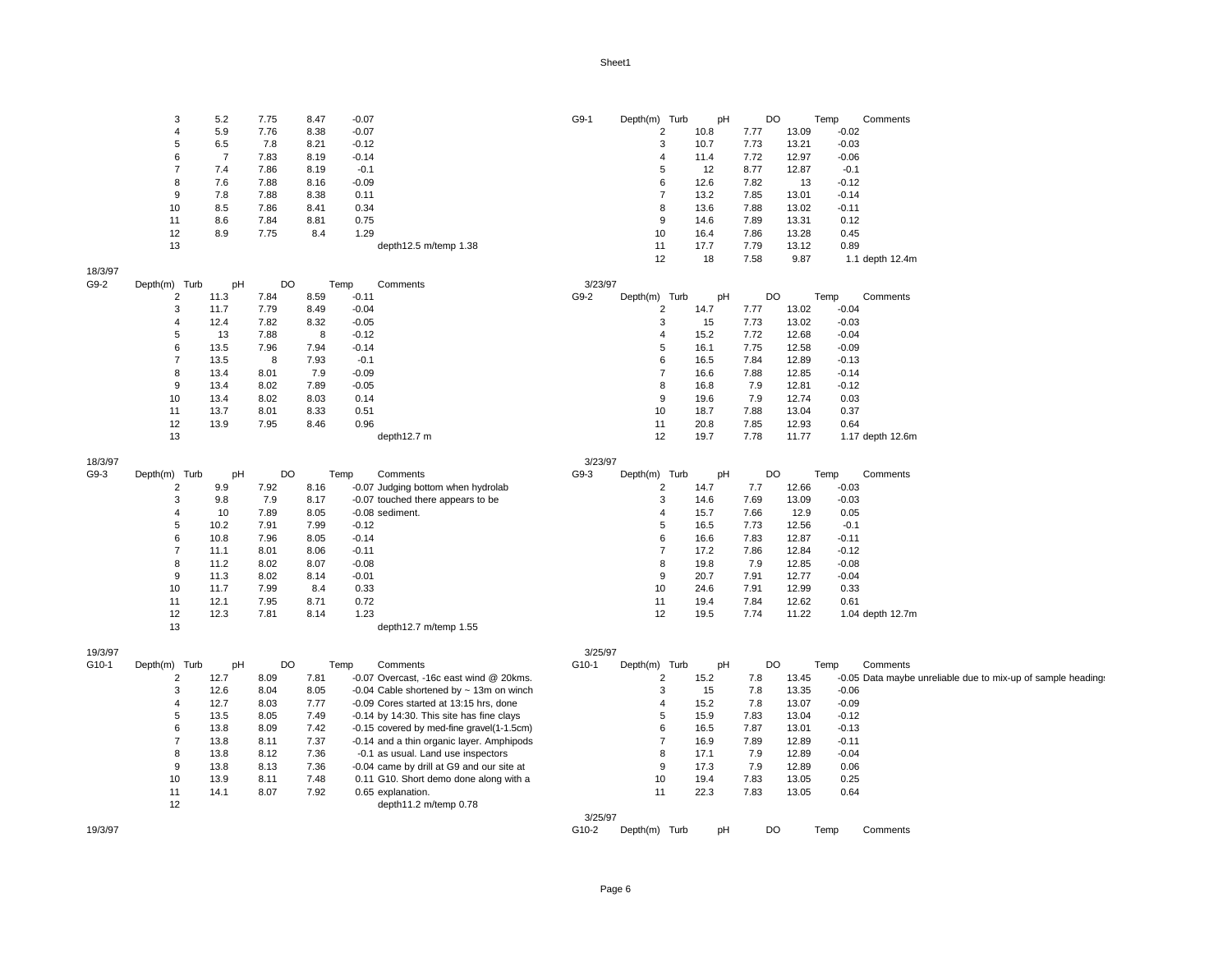| G10-2   | Depth(m) Turb           | pH   | DO   |       | Temp        | Comments                                      |         | $\overline{c}$          | 14.3 | 7.76 | 13.42 | -0.05 *** Data unreliable*** |
|---------|-------------------------|------|------|-------|-------------|-----------------------------------------------|---------|-------------------------|------|------|-------|------------------------------|
|         | $\overline{2}$          | 10.7 | 7.96 | 9.27  | $-0.06$     |                                               |         | 3                       | 14.3 | 7.73 | 13.41 | $-0.07$                      |
|         | 3                       | 10.3 | 7.96 | 9.03  | $-0.06$     |                                               |         | 4                       | 14.9 | 7.75 | 13.05 | $-0.11$                      |
|         | 4                       | 10.4 | 7.97 | 8.73  | $-0.09$     |                                               |         | 5                       | 14.9 | 7.8  | 13.11 | $-0.12$                      |
|         | 5                       | 11.1 | 8    | 8.58  | $-0.13$     |                                               |         | 6                       | 14.6 | 7.86 | 12.26 | $-0.09$                      |
|         | 6                       | 11.5 | 8.04 | 8.45  | $-0.14$     |                                               |         | $\overline{7}$          | 14.6 | 7.86 | 12.78 | $-0.07$                      |
|         | $\overline{7}$          | 11.6 | 8.06 | 8.39  | $-0.11$     |                                               |         | 8                       | 14.6 | 7.87 | 12.89 | $\mathbf 0$                  |
|         | 8                       | 11.7 | 8.07 | 8.34  | $-0.09$     |                                               |         | 9                       | 14.6 | 7.85 | 13    | 0.15                         |
|         | 9                       | 11.7 | 8.08 | 8.33  | $-0.02$     |                                               |         | 10                      | 14.8 | 7.8  | 13.08 | 0.43 depth 10.7m             |
|         | 10                      | 11.8 | 8.06 | 8.59  | 0.33        |                                               |         |                         |      |      |       |                              |
|         | 11                      | 12.1 | 8.02 | 8.95  | 0.76        |                                               | 3/25/97 |                         |      |      |       |                              |
|         | 12                      |      |      |       |             | depth11.5 m/temp 1.23                         | G10-3   | Depth(m) Turb           | pH   | DO   |       | Temp<br>Comments             |
|         |                         |      |      |       |             |                                               |         | 2                       | 13.7 | 7.75 | 13.23 | -0.06 Data marked correctly  |
| 19/3/97 |                         |      |      |       |             |                                               |         | 3                       | 13.5 | 7.74 | 13.08 | $-0.05$                      |
| G10-3   | Depth(m) Turb           | pH   | DO   |       | Temp        | Comments                                      |         | 4                       | 13.7 | 7.76 | 12.79 | $-0.06$                      |
|         | $\overline{2}$          | 11.3 | 7.87 | 8.69  | $-0.06$     |                                               |         | 5                       | 14.1 | 7.78 | 13.03 | $-0.11$                      |
|         | 3                       | 11.4 | 7.87 | 8.77  | $-0.05$     |                                               |         | 6                       | 14.7 | 7.83 | 13.13 | $-0.12$                      |
|         | $\overline{4}$          | 11.8 | 7.88 | 8.7   | $-0.07$     |                                               |         | $\overline{7}$          | 15.3 | 7.85 | 12.97 | $-0.08$                      |
|         | 5                       | 12.1 | 7.9  | 8.63  | $-0.09$     |                                               |         | 8                       | 15.6 | 7.86 | 12.91 | $-0.01$                      |
|         | 6                       |      |      |       |             | depth5.6 m/temp -.09                          |         | 9                       | 15.8 | 7.87 | 12.88 | 0.06                         |
|         |                         |      |      |       |             |                                               |         | 10                      | 16.3 | 7.84 | 13.3  | 0.41 depth 10.9m             |
| 3/27/97 |                         |      |      |       |             |                                               |         |                         |      |      |       |                              |
| G11-1   | Depth(m) Turb           | pH   | DO   |       | Temp        | Comments                                      |         |                         |      |      |       |                              |
|         | $\overline{\mathbf{c}}$ | 2.5  | 7.64 | 13.24 |             | -0.04 No after done-lost hole and moved drill | 3/22/97 |                         |      |      |       |                              |
|         | 3                       | 2.6  | 7.6  | 13.27 | $\mathbf 0$ |                                               | G11-1   | Depth(m) Turb           | pH   | DO   |       | Temp<br>Comments             |
|         | $\overline{4}$          | 3    | 7.6  | 13.18 | $-0.03$     |                                               |         | 2                       | 12.4 | 7.73 | 12.72 | $-0.04$                      |
|         | 5                       | 3.8  | 7.64 | 12.96 | $-0.06$     |                                               |         | 3                       | 12   | 7.69 | 13.54 | $-0.03$                      |
|         | 6                       | 4    | 7.67 | 12.83 | $-0.06$     |                                               |         | 4                       | 12.2 | 7.69 | 13.52 | $-0.03$                      |
|         | $\overline{7}$          | 4.7  | 7.69 | 12.86 | $-0.08$     |                                               |         | 5                       | 12.3 | 7.69 | 13.48 | $-0.05$                      |
|         | 8                       | 4.7  | 7.75 | 12.93 | $-0.06$     |                                               |         | 6                       | 12.6 | 7.73 | 13.16 | $-0.06$                      |
|         | 9                       |      |      |       | $-0.06$     |                                               |         | $\overline{7}$          |      |      |       |                              |
|         |                         | 5    | 7.77 | 12.99 |             |                                               |         |                         | 13.3 | 7.76 | 13.16 | $-0.04$                      |
|         | 10                      | 5.6  | 7.85 | 12.94 | 0.05        |                                               |         | 8                       | 13.6 | 7.77 | 13.18 | $-0.02$                      |
|         | 11                      | 12.4 | 7.97 | 13    |             | 0.14 depth11.2m/temp 0.22                     |         | 9                       | 13.6 | 7.79 | 13.18 | $-0.01$                      |
|         |                         |      |      |       |             |                                               |         | 10                      | 13.8 | 7.79 | 13.25 | 0.06                         |
| 3/27/97 |                         |      |      |       |             |                                               |         | 11                      | 14.1 | 7.79 | 13.27 | 0.13                         |
| G11-2   | Depth(m) Turb           | pH   | DO   |       | Temp        | Comments                                      |         | 12                      | 14.4 | 7.77 | 13.44 | 0.32 depth 12.9m/ temp0.6    |
|         | $\overline{2}$          | 3.9  | 7.74 | 13.19 | $-0.03$     |                                               |         |                         |      |      |       |                              |
|         | 3                       | 3.6  | 7.7  | 13.27 | $\mathbf 0$ |                                               | 3/22/97 |                         |      |      |       |                              |
|         | $\overline{4}$          | 4    | 7.71 | 13.19 | $-0.02$     |                                               | G11-2   | Depth(m) Turb           | pH   | DO   |       | Temp<br>Comments             |
|         | 5                       | 4.3  | 7.72 | 13.07 | $-0.06$     |                                               |         | $\overline{\mathbf{c}}$ | 12.8 | 7.71 | 13.46 | $-0.04$                      |
|         | 6                       | 5.5  | 7.73 | 12.92 | $-0.1$      |                                               |         | 3                       | 12.5 | 7.69 | 13.53 | $-0.04$                      |
|         | $\overline{7}$          | 5.8  | 7.8  | 12.93 | $-0.08$     |                                               |         | 4                       | 12.7 | 7.69 | 13.45 | $-0.04$                      |
|         | 8                       | 6.1  | 7.82 | 12.97 | $-0.03$     |                                               |         | 5                       | 12.7 | 7.74 | 13.35 | $-0.05$                      |
|         | 9                       | 6.4  | 7.84 | 12.96 | 0.01        |                                               |         | 6                       | 13.1 | 7.73 | 13.1  | $-0.05$                      |
|         | 10                      | 6.7  | 7.85 | 12.88 | 0.04        |                                               |         | 7                       | 13.8 | 7.77 | 13.04 | $-0.03$                      |
|         | 11                      | 7.3  | 7.88 | 12.89 |             | 0.08 depth11.8/temp 0.16                      |         | 8                       | 14.3 | 7.81 | 13.09 | $-0.01$                      |
|         |                         |      |      |       |             |                                               |         | $9\,$                   | 14.3 | 7.82 | 13.1  | 0.01                         |
| 3/27/97 |                         |      |      |       |             |                                               |         | 10                      | 14.4 | 7.82 | 13.21 | 0.11                         |
| G11-3   | Depth(m) Turb           | pH   | DO   |       | Temp        | Comments                                      |         | 11                      | 14.8 | 7.82 | 13.34 | 0.26                         |
|         | $\overline{2}$          | 7.9  | 7.25 | 13.04 | $-0.03$     |                                               |         | 12                      | 15.3 | 7.78 | 13.32 | 0.47                         |
|         | 3                       | 7.7  | 7.23 | 13.03 | $-0.02$     |                                               |         | 13                      | 14.5 | 7.73 | 12.32 | 0.72 depth 13.3m/temp 0.8.   |
|         | 4                       | 7.8  | 7.71 | 13.04 | $-0.02$     |                                               |         |                         |      |      |       |                              |
|         | 5                       | 8.3  | 7.72 | 12.91 | $-0.05$     |                                               | 3/22/97 |                         |      |      |       |                              |
|         | 6                       | 8.6  | 7.76 | 12.71 | $-0.06$     |                                               | G11-3   | Depth(m) Turb           | pH   | DO   |       | Temp<br>Comments             |
|         | $\overline{7}$          | 9.1  | 7.78 | 12.65 | $-0.08$     |                                               |         | $\overline{2}$          | 13.1 | 7.74 | 13.36 | $-0.06$                      |
|         | 8                       | 9.7  | 7.83 | 12.74 | $-0.05$     |                                               |         | 3                       | 13.2 | 7.68 | 13.41 | $-0.05$                      |
|         | 9                       | 10   | 7.85 | 12.78 | 0.01        |                                               |         | 4                       | 13.6 | 7.69 | 13.48 | $-0.03$                      |
|         |                         |      |      |       |             |                                               |         |                         |      |      |       |                              |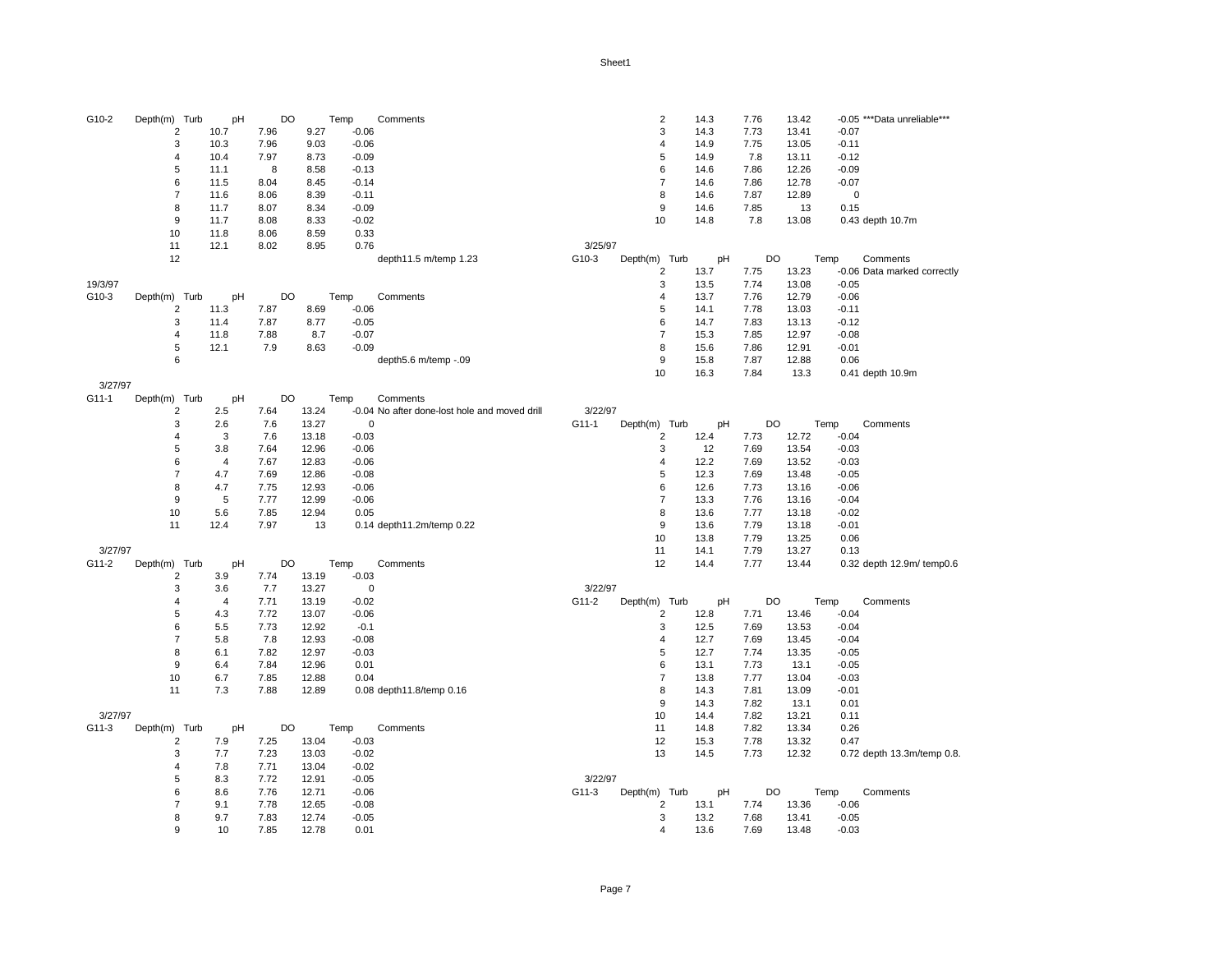| 10 | 10.1 | 7.87 | 12.8       | 0.06             |    | 13.6 | 7.7  | 13.44 | $-0.05$ |
|----|------|------|------------|------------------|----|------|------|-------|---------|
| 11 | 10.4 | 7.87 | 12.82 0.14 |                  | 6. | 13.9 | 7.75 | 13.29 | $-0.05$ |
| 12 | 10.7 | 7.86 | 13.04      | 0.33             |    | 14.4 | 7.78 | 12.93 | $-0.05$ |
| 13 | 11.2 | 7.84 | - 13 -     | 0.63 depth 13.4m |    | 14.8 | 7.82 | 12.97 | $-0.03$ |

| 5  | 13.6 | 7.7  | 13.44 | $-0.05$                   |
|----|------|------|-------|---------------------------|
| 6  | 13.9 | 7.75 | 13.29 | $-0.05$                   |
| 7  | 14.4 | 7.78 | 12.93 | $-0.05$                   |
| 8  | 14.8 | 7.82 | 12.97 | $-0.03$                   |
| 9  | 15.1 | 7.84 | 13.05 | 0                         |
| 10 | 15.2 | 7.85 | 13.05 | 0.05                      |
| 11 | 15.3 | 7.86 | 13.15 | 0.15                      |
| 12 | 15.5 | 7.83 | 13.03 | 0.45                      |
| 13 | 15.4 | 7.77 | 13.03 | 0.67                      |
| 14 | 15   | 7.71 | 12.12 | 0.96 depth14.4m/temp 1.07 |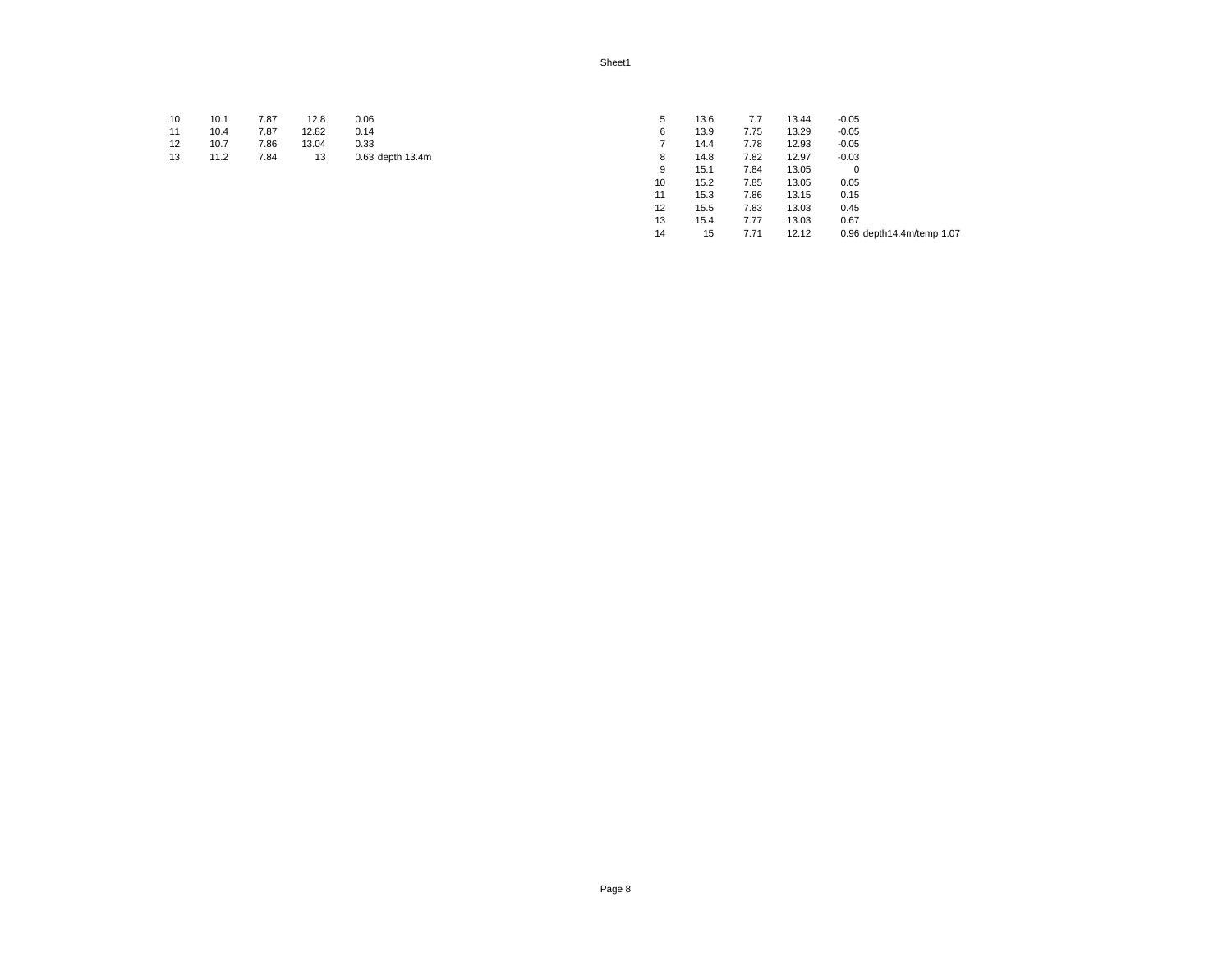| Sample #           | TSS (mg/L)                | Sampling Date: 27/02/97                                    |
|--------------------|---------------------------|------------------------------------------------------------|
| R <sub>1</sub> -2  | $3$                       | Using a van dorn sampler, water samples                    |
| R <sub>1</sub> -8  | $3$                       | were collected at depths of 2m, 8m. and just above bottom. |
| R1-14              | $3$                       | Lab detection limit: 3mg/L                                 |
| $R2-2$             | $3$                       |                                                            |
| R <sub>2</sub> -8  | $3$                       |                                                            |
| R <sub>2</sub> -14 | $3$                       |                                                            |
| R3-2               | $3$                       |                                                            |
| R3-8               | $3$                       |                                                            |
| R3-14              | $\ensuremath{\mathsf{3}}$ |                                                            |
| $C-2$              | $3$                       |                                                            |
| $C-8$              | $3$                       |                                                            |
| $C-14$             | $\,$ 5 $\,$               |                                                            |
| $N1-2$             | $3$                       |                                                            |
| $N1-8$             | $3$                       |                                                            |
| N1-16              | 11                        |                                                            |
| $N2-2$             | $3$                       |                                                            |
| $N2-8$             | $3$                       |                                                            |
| $N2-14$            | (not done)                |                                                            |
| $NW-2$             | 3                         |                                                            |
| <b>NW-8</b>        | $3$                       |                                                            |
| <b>NW-14</b>       | $\overline{\mathbf{4}}$   |                                                            |
| $W1-2$             | $3$                       |                                                            |
| $W1-8$             | $3$                       |                                                            |
| $W1-14$            | $\overline{\mathbf{4}}$   |                                                            |
| $W2-2$             | $3$                       |                                                            |
| $W2-8$             | $\sqrt{3}$                |                                                            |
| W2-12              | 11                        | Bottom touched.                                            |
| $E1-2$             | $3$                       |                                                            |
| $E1-8$             | $3$                       |                                                            |
| $E1 - 14$          | $\overline{\mathbf{4}}$   |                                                            |
| $E2-2$             | $3$                       |                                                            |
| $E2-8$             | $\ensuremath{\mathsf{3}}$ |                                                            |
| $E2-12$            | 8                         |                                                            |
| $NE-2$             | $3$                       |                                                            |
| $NE-8$             | $3$                       |                                                            |
| <b>NE-14</b>       | $3$                       |                                                            |
| $S1-2$             | $3$                       |                                                            |
| $S1-8$             | $3$                       |                                                            |
| $S1-14$            | $3$                       |                                                            |
| $S2-2$             | $3$                       |                                                            |
| $S2-8$             | $3$                       |                                                            |
| $S2-14$            | $\overline{\mathbf{4}}$   |                                                            |
| $SE-2$             | $3$                       |                                                            |
| $SE-8$             | $3$                       |                                                            |
| <b>SE-14</b>       | $\mathfrak{S}$            |                                                            |
| $SW-2$             | <3                        |                                                            |
| SW-8               | $3$                       |                                                            |
| <b>SW-14</b>       | 3                         |                                                            |
|                    |                           |                                                            |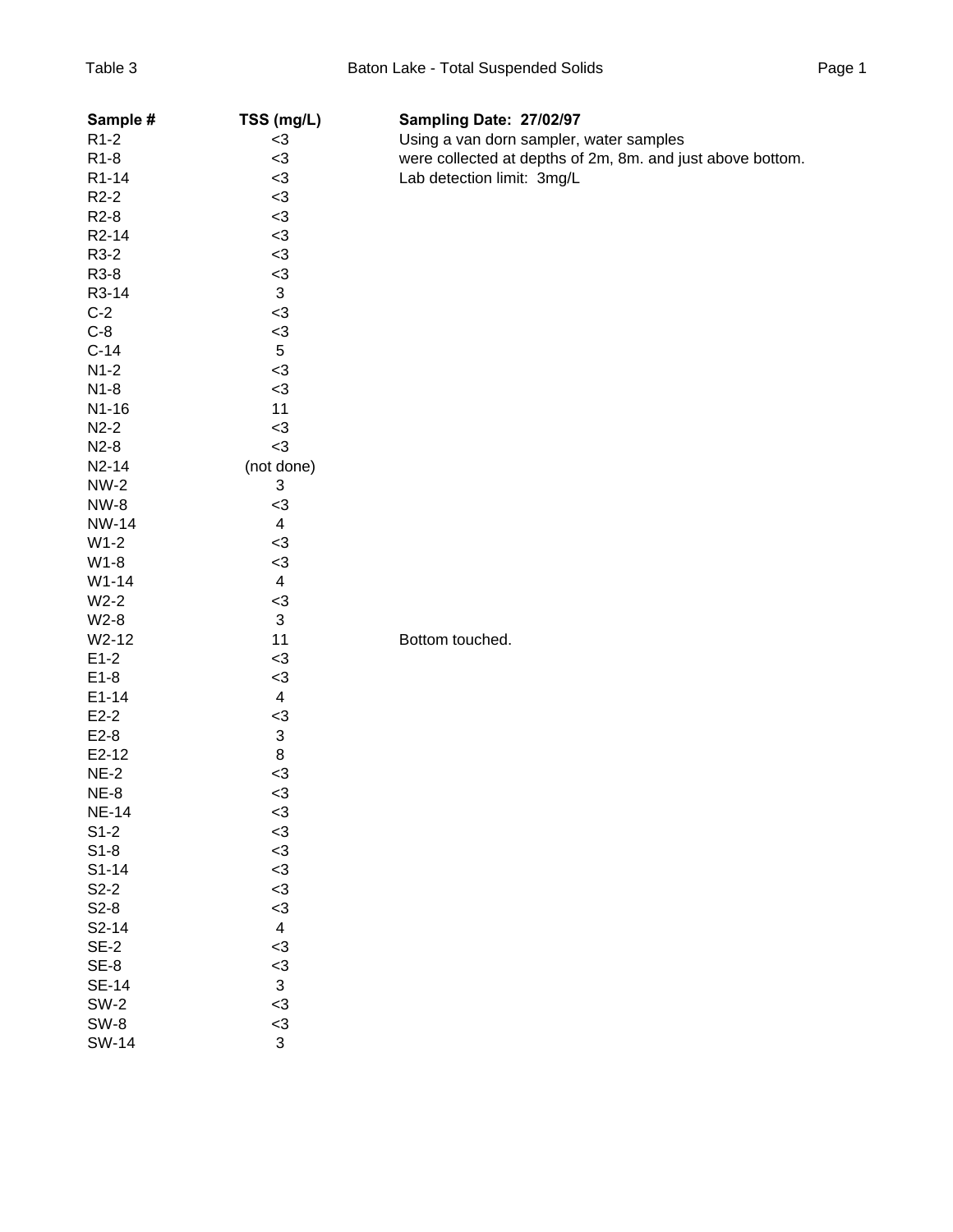#### Baton Lake Sediment Samples

| Parameter   | S1(before) | S1(after) | E1(before) | E1(after) | W1(before) | W1(after) | C(before) | C (after) | N1(after) | N2(after) | NE(after) | NW(after) | S2(after) | SE(after) | SW(after) | $E2$ (after) | W2(after) | R <sub>1</sub> | R <sub>2</sub> | R <sub>3</sub> |
|-------------|------------|-----------|------------|-----------|------------|-----------|-----------|-----------|-----------|-----------|-----------|-----------|-----------|-----------|-----------|--------------|-----------|----------------|----------------|----------------|
| Aluminum(%) | 1.59       | 1.6       | 1.61       | 1.66      | 1.47       | 1.53      | 1.55      | 1.66      | 1.57      | 1.5       | 1.57      | 1.46      | 1.51      | 1.74      | 1.56      | 1.79         | 1.51      | 1.66           | 1.73           | 1.62           |
| Arsenic     | 6.3        | 8         | 2.5        | 6.4       | 3.6        | 5.2       | 8.4       | 2.9       | 9.5       | 3.8       | 5.8       | 9.1       | 4.9       | 8.2       | 4.1       | 3            | 6.5       | 5.1            |                | 2.6            |
| Barium      | 114        | 122       | 111        | 109       | 102        | 107       | 124       | 135       | 159       | 116       | 119       | 107       | 105       | 103       | 104       | 114          | 90.1      | 124            | 127            | 115            |
| Cadmium     | 0.7        | 0.6       | 0.5        | 0.6       | 0.6        |           | 0.8       | 0.7       | 1.1       | 0.6       | 0.9       | 1.1       | 0.8       | 0.9       | 0.9       | 0.6          | 0.9       | 0.4            |                | 0.5            |
| Calcium(%)  | 1.24       | 1.28      | 1.29       | 1.27      | 1.26       | 1.21      | 1.25      | 1.42      | 1.32      | 1.29      | 1.3       | 1.19      | 1.27      | 1.18      | 1.19      | 1.39         | 1.26      | 1.18           | 1.13           | 1.09           |
| Chromium    | 62.1       | 65.2      | 63.4       | 66.1      | 56.3       | 65.1      | 56.8      | 79.1      | 64.1      | 58.6      | 61.2      | 54.2      | 59.4      | 70.9      | 60.6      | 84.1         | 59.3      | 96.6           | 101            | 106            |
| Cobalt      | 18         | 19.8      | 14         | 18.7      | 13.3       | 17.8      | 19.4      | 21.1      | 21.3      | 15.8      | 17.6      | 15.7      | 17.8      | 19.6      | 16.7      | 18.2         | 15.4      | 18.4           | 17.8           | 17.7           |
| Copper      | 101        | 91.6      | 115        | 100       | 104        | 92.4      | 103       | 115       | 110       | 107       | 108       | 93.3      | 102       | 91.4      | 96.4      | 95           | 71.7      | 65.7           | 67.3           | 70.9           |
| $Iron(\%)$  | 2.51       | 2.94      | 1.9        | 2.57      | 1.85       | 2.41      | 2.68      | 2.35      | 3.27      | 2.02      | 2.35      | 2.34      | 2.24      | 3.08      | 2.24      | 3            | 2.45      | 3.26           | 3.59           | 2.66           |
| Lead        | 13         | 15        | 10         | 10        | 11         | 10        | 12        | 10        | 13        | 9         | 11        | 15        | 12        | 14        | 10        | 9            | 14        | 8              |                |                |
| Magnesium   | 8540       | 9620      | 7540       | 9200      | 7350       | 9080      | 8330      | 10900     | 9520      | 7420      | 8050      | 8210      | 8300      | 10600     | 8470      | 10500        | 8750      | 11300          | 11300          | 10900          |
| Manganese   | 989        | 1220      | 730        | 927       | 648        | 945       | 1240      | 940       | 1590      | 1000      | 1060      | 1010      | 814       | 869       | 768       | 641          | 536       | 726            | 921            | 538            |
| Molybdenum  | 6.2        | 5.7       | 5.2        | 5.7       | 5.3        | 5.4       | 6.7       | 5.1       | 8.2       | 5.4       | 5.3       | 6         | 4.7       | 5.6       | 3.9       | -6           | 4.6       | 4.9            | 6.7            | 3.9            |
| Nickel      | 48         | 50        | 49         | 52        | 45         | 50        | 46        | 69        | 57        | 47        | 50        | 42        | 48        | 55        | 48        | 62           | 46        | 58             | 64             | 63             |
| Potassium   | 1400       | 1500      | 1500       | 1500      | 1400       | 1500      | 1400      | 1800      | 1500      | 1500      | 1400      | 1400      | 1400      | 1500      | 1500      | 1500         | 1500      | 1600           | 1500           | 1500           |
| Selenium    | $<$ 20     | $20$      | $<$ 20     | 20        | $20$       | $20$      | $<$ 20    | 20        | 20        | $20$      | $20$      | $20$      | $20$      | $<$ 20    | $20$      | $20$         | 30        | $20$           | 20             | $20$           |
| Sodium      | 220        | 250       | 210        | 300       | 210        | 270       | 240       | 410       | 280       | 240       | 260       | 220       | 270       | 280       | 240       | 250          | 240       | 230            | 260            | 230            |
| Vanadium    | 43.3       | 48.2      | 37         | 44.8      | 35.7       | 41.2      | 44.4      | 38.6      | 45.6      | 37.8      | 42.3      | 41.8      | 40.2      | 49.2      | 42.1      | 53.8         | 44.6      | 53.4           | 53.6           | 49.8           |
| Zinc        | 128        | 130       | 133        | 134       | 123        | 124       | 142       | 132       | 157       | 134       | 138       | 122       | 126       | 132       | 119       | 170          | 121       | 161            | 165            | 157            |
| $NH3 - N$   | 150        | 105       | 78         | 90.8      | 85         | 69        | 160       | 139       | 274       | 132       | 141       | 92.8      | 78.5      | 72        | 66.7      | 48           | 58.7      | 32.8           | 38.5           | 46.2           |
| $NO3 - N$   | <1         | -1        | 1.4        | ≺1        | 2.7        | $<$ 1     | 1.4       | < 1       | 1.2       | 1.4       | 1.2       | 1.2       | <1        | ا>        | < 1       | ≺1           | <1        | -≺1            | -1             | <1             |
| $TKN(\%)$   | 1.63       | 1.66      | 1.66       | 1.63      | 1.67       | 1.5       | 1.73      | 1.56      | 1.63      | 1.64      | 1.76      | 1.63      | 1.52      | 1.43      | 1.47      | 1.64         | 1.58      | 1.28           | 1.24           | 1.14           |
| $TC(\%)$    | 17         | 20        | 19         | 17        | 19         | 16        | 21        | 18        | 22        | 21        | 19        | 17        | 20        | 16        | 19        | 19           | 16        | 15             | 15             | 15             |
| TOC $(\%)$  | 17         | 16        | 17         | 16        | 16         | 14        |           |           | 20        | 19        | 18        | 17        | 18        | 15        | 16        | 16           | 15        | 14             | 13             | 15             |
| Beryllium   | 0.5        | 0.6       | 0.4        | 0.6       | 0.4        | 0.5       | 0.6       | 0.5       | 0.6       | 0.5       | 0.5       | 0.5       | 0.6       | 0.7       | 0.5       | 0.6          | 0.5       | 0.7            | 0.6            | 0.6            |
| Titanium    | 602        | 650       | 493        | 645       | 486        | 601       | 588       | 611       | 587       | 534       | 565       | 566       | 593       | 695       | 626       | 580          | 655       | 734            | 798            | 709            |

\*All units are parts per million except where indicated to be % by dry weight NH3-N - Ammonia Nitrogen NO3-N - Nitrate Nitrogen TKN - Total Kjeldhal Nitrogen

TC - Total Carbon TOC - Total Organic Carbon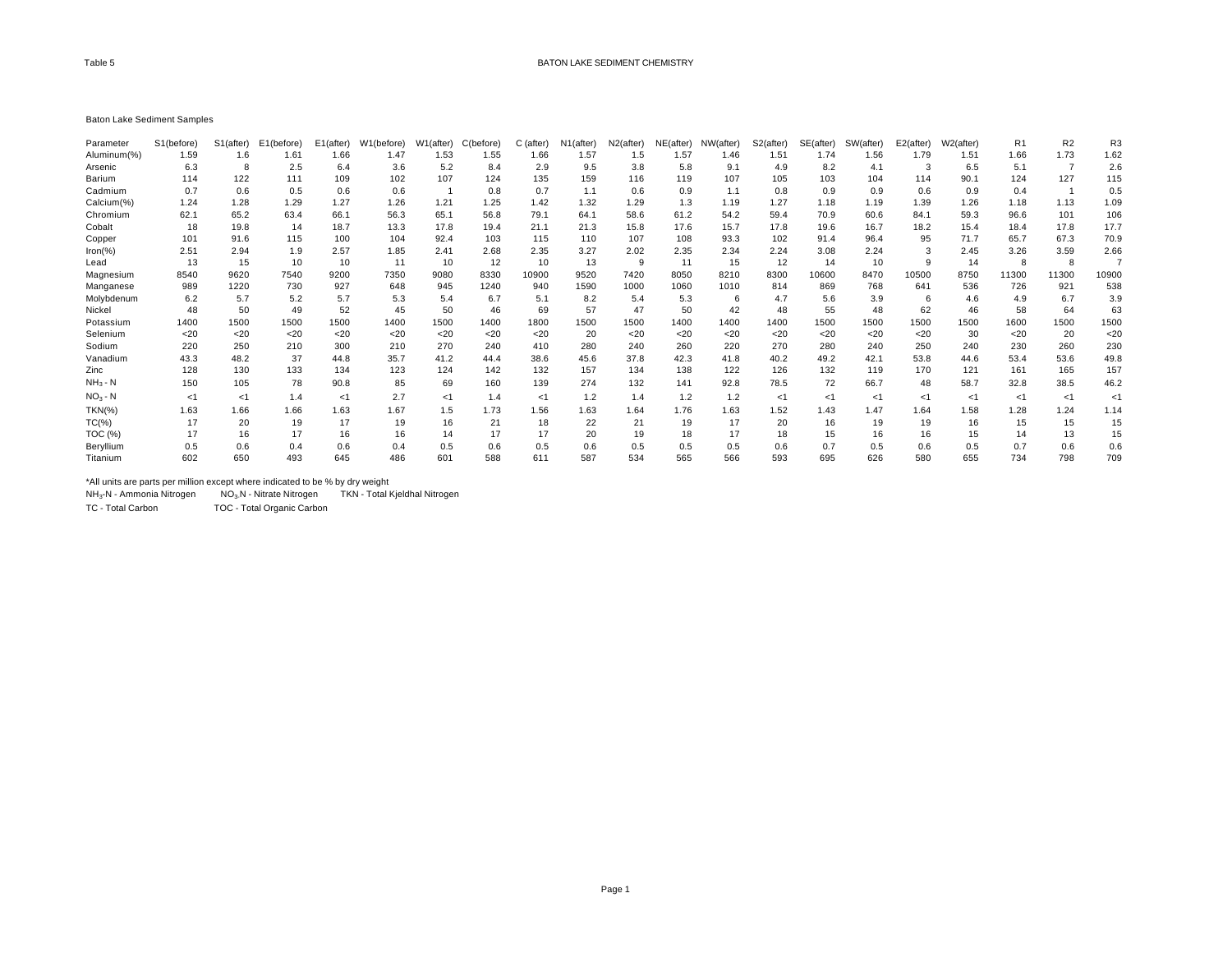| <b>Station</b>                          | <b>Observations</b>         |  |  |  |  |  |  |
|-----------------------------------------|-----------------------------|--|--|--|--|--|--|
| C                                       | Variable thickness, 3-7mm   |  |  |  |  |  |  |
| N <sub>1</sub>                          | About 2mm                   |  |  |  |  |  |  |
| N <sub>2</sub>                          | Less than 1mm dusting       |  |  |  |  |  |  |
| NE <sub>1</sub>                         | Trace deposits, some mixing |  |  |  |  |  |  |
| NW <sub>1</sub><br>Dusting only/patches |                             |  |  |  |  |  |  |
| W <sub>1</sub>                          | Traces only                 |  |  |  |  |  |  |
| W <sub>2</sub>                          | No traces                   |  |  |  |  |  |  |
| SW <sub>1</sub>                         | Few traces                  |  |  |  |  |  |  |
| S <sub>1</sub>                          | Less than 1mm               |  |  |  |  |  |  |
| S <sub>2</sub>                          | Traces only                 |  |  |  |  |  |  |
| SE <sub>1</sub>                         | About 1mm cover             |  |  |  |  |  |  |
| E <sub>1</sub>                          | Dusting only                |  |  |  |  |  |  |
| E <sub>2</sub>                          | Traces                      |  |  |  |  |  |  |

Table 6. Deposition of fines on the lake bottom - Baton Lake Feb. 27, 1997